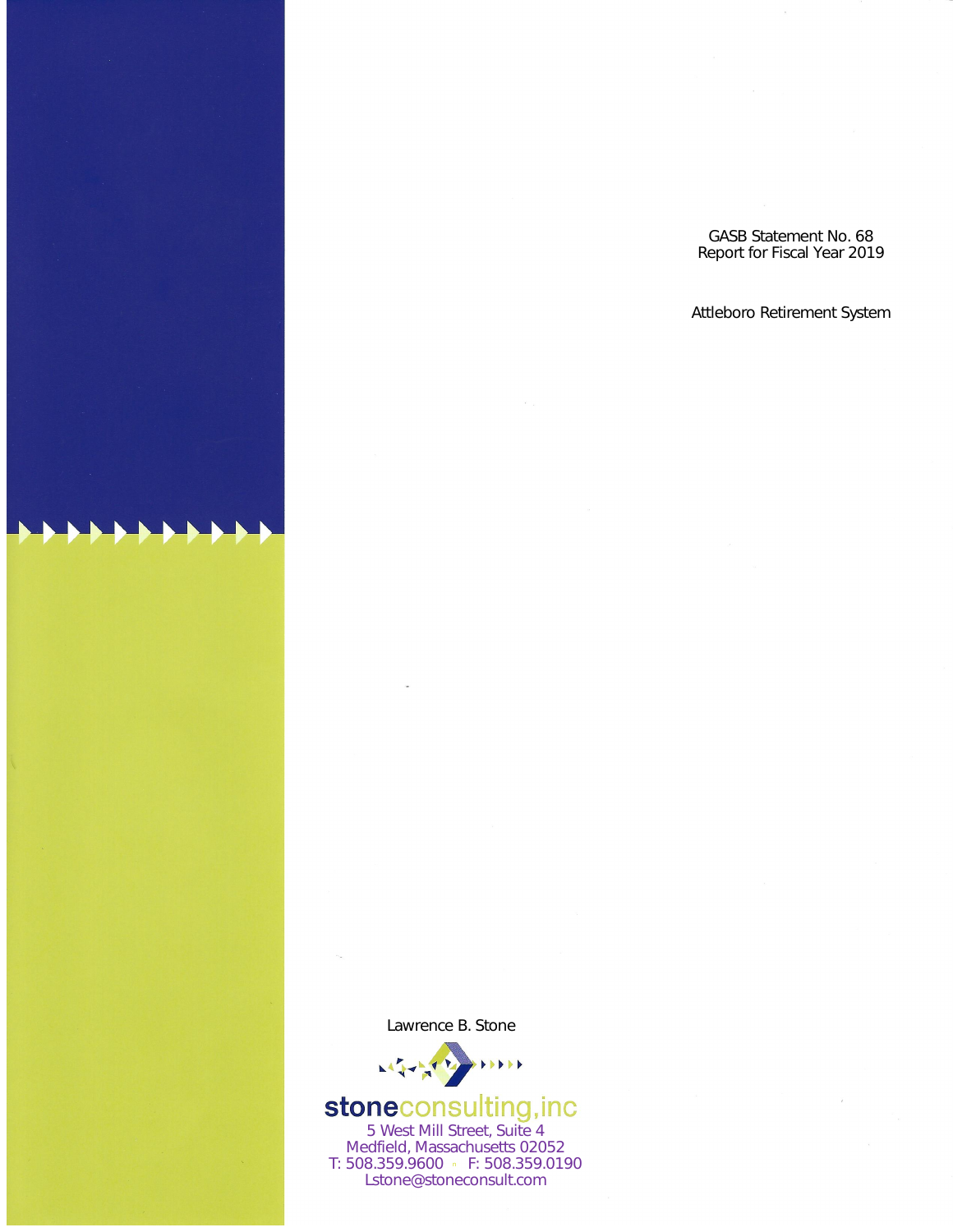# TABLE OF CONTENTS

| <b>Actuarial Certification</b> |  |
|--------------------------------|--|
|                                |  |

| Increase / (Decrease) in Pension Expense Arising from the Recognition of Gains and Losses  10 |  |
|-----------------------------------------------------------------------------------------------|--|
|                                                                                               |  |
|                                                                                               |  |
|                                                                                               |  |
|                                                                                               |  |

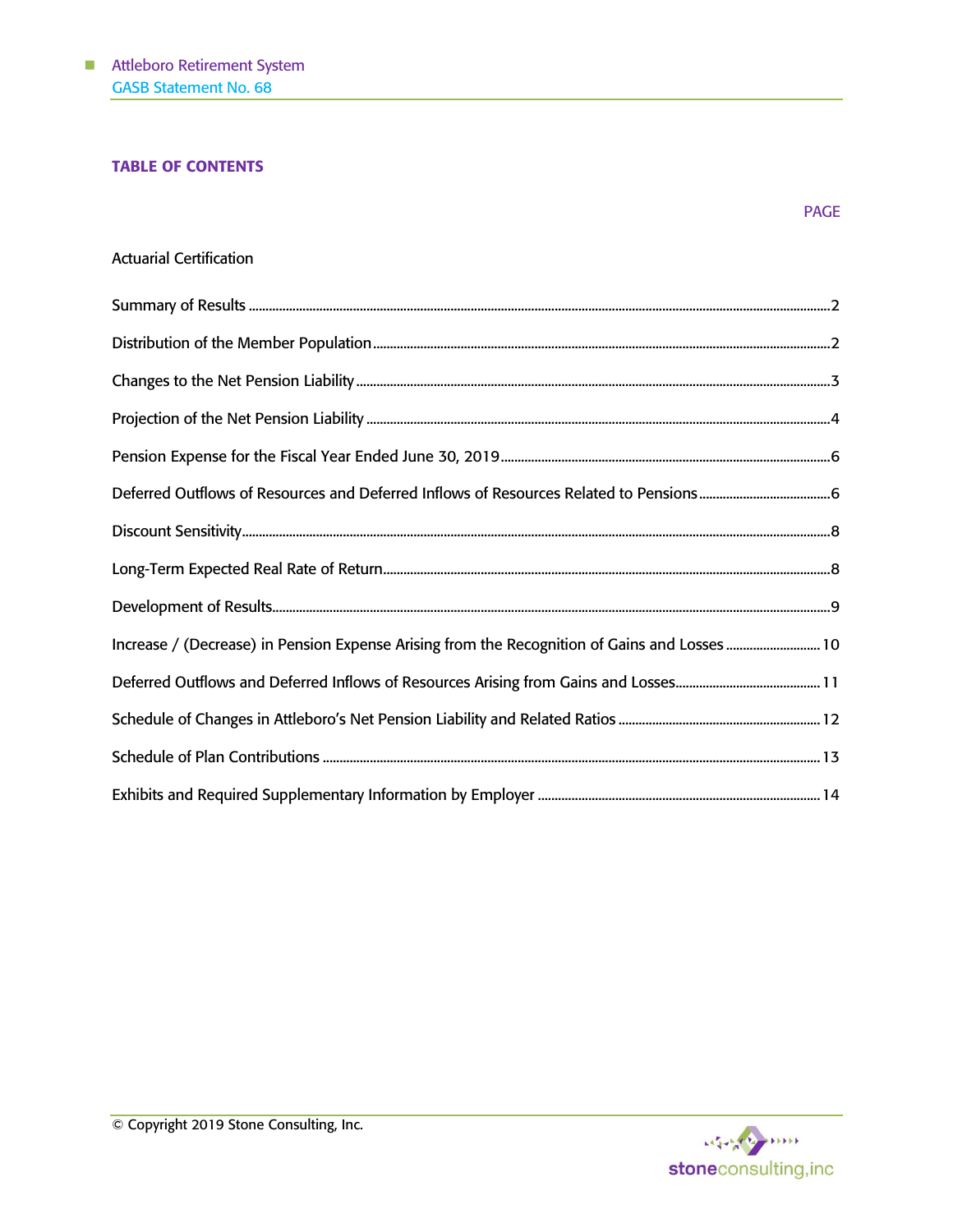December 17, 2019

Attleboro Retirement Board 77 Park Street Attleboro, MA 02703

To the Attleboro Retirement Board:

For the purpose of satisfying the requirements of the Government Accounting Standards Board (GASB) Statement No. 68, Stone Consulting, Inc. has prepared a set of illustrative tables and other Required Supplementary Information (RSI) based on the January 1, 2018 actuarial valuation of the Attleboro Retirement System performed by Stone Consulting, Inc.

The valuation and this report were prepared using generally accepted actuarial principles and practices and meet the parameters set by the Governmental Accounting Standards Board (GASB).

To the best of our knowledge, this report is complete and accurate, and the assumptions used represent our best estimate of anticipated experience of the system. Stone Consulting, Inc. is completely independent of the City of Attleboro and the Attleboro Retirement System. This includes any of its officers and key personnel. Neither we or anyone else closely associated with us has any relationship with the City of Attleboro or the Attleboro Retirement System that would impair our independence, other than this or related assignments.

We are pleased to present these exhibits. If the Board has any questions on the content of this report, we would be glad to respond. Please note that this report is meant to be used in its entirety. Use of excerpts of this report may result in a misleading or inaccurate understanding of the results.

The undersigned is a consultant for Stone Consulting, Inc. and a member of the American Academy of Actuaries and meets the Qualification Standards of the American Academy of Actuaries to render the actuarial opinion contained herein.

> Respectfully submitted, STONE CONSULTING, INC. Actuaries for the Plan

Jeurnie Lore

Lawrence B. Stone Member, American Academy of Actuaries

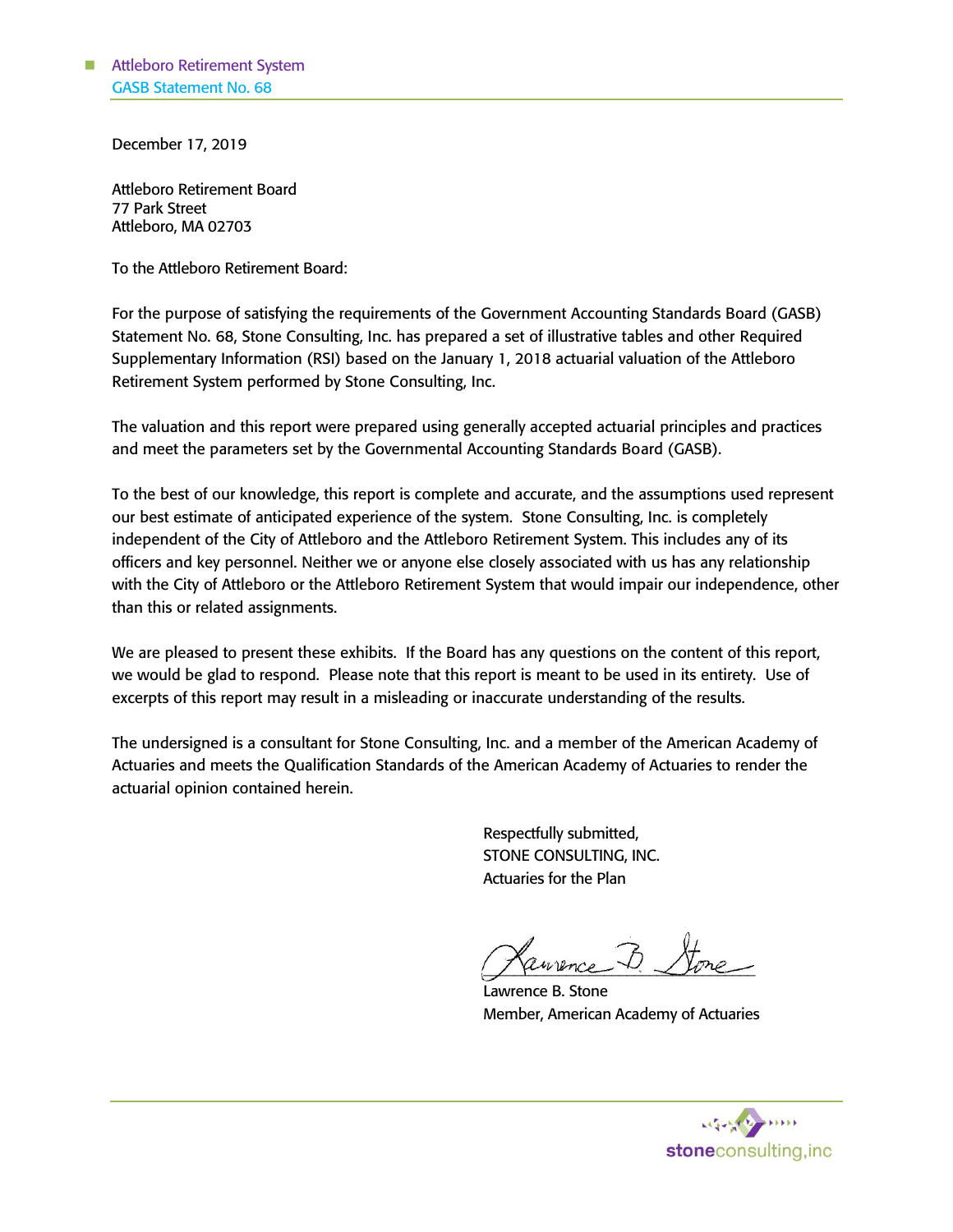## Summary of Results

This report has been prepared for the purpose of satisfying the requirements of GASB Statements No. 67 and 68. For GASB 67 the results are as of a valuation date of January 1, 2018 and a reporting date of December 31, 2018. For GASB 68 the results are as of a valuation date of January 1, 2018, a measurement date of December 31, 2018 and a reporting date of June 30, 2019.

The methods, assumptions, and plan provisions used to prepare these exhibits are consistent with those used in the funding valuation, and are outlined in the January 1, 2018 funding valuation report unless otherwise stated in this report.

Highlights of the results for the Attleboro Retirement System as of December 31, 2018 are as follows:

| <b>Total Pension Liability (TPL)</b>        | \$<br>240,385,572 |
|---------------------------------------------|-------------------|
| Plan Fiduciary Net Position (FNP)           | 138,909,396       |
| System's Net Pension Liability (NPL)        | \$<br>101,476,176 |
| Plan FNP as a percentage of the TPL         | 57.8%             |
| <b>Covered Payroll</b>                      | \$<br>35,924,604  |
| Plan NPL as a percentage of Covered Payroll | 282.5%            |
| <b>Pension Expense</b>                      | \$<br>16,944,291  |

NOTE: Totals in this report may not sum due to rounding

The TPL, FNP, and NPL are all developed and discussed on the following two pages, followed by the pension expense and deferrals.

#### Distribution of the Member Population

As of January 1, 2018, the following employees were covered by the benefits terms:

| Inactive employees or beneficiaries currently receiving benefits | 435   |
|------------------------------------------------------------------|-------|
| Inactive employees entitled to a return of contributions         | 153   |
| Active employees                                                 | 647   |
| TOTAL                                                            | 1.235 |

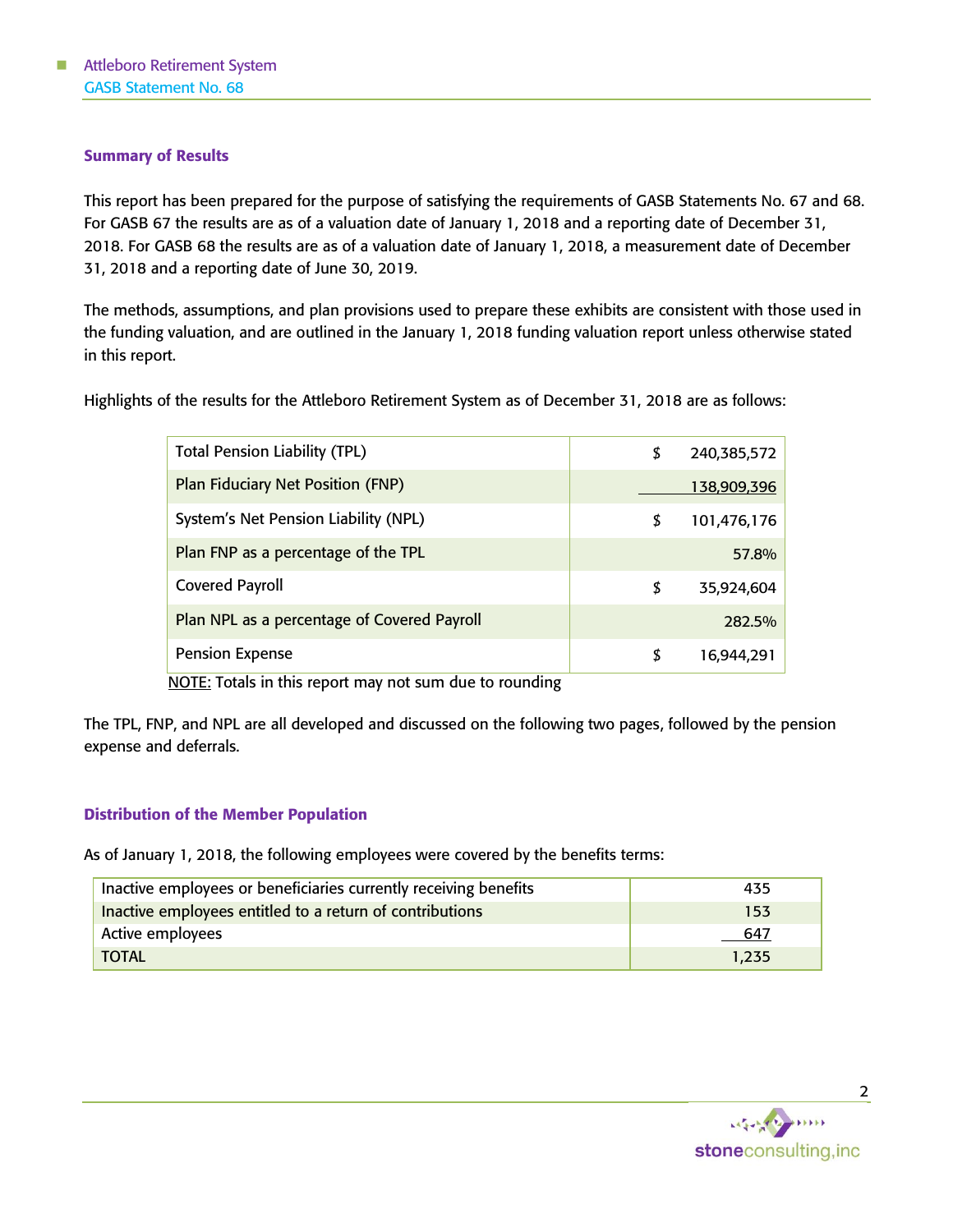# Changes to the Net Pension Liability

|                                                                              | <b>Fiduciary Net</b><br><b>Total Pension</b><br><b>Liability</b><br><b>Position</b><br>(b)<br>(a) |                   | <b>Net Pension</b><br><b>Liability</b><br>$(a) - (b)$ |
|------------------------------------------------------------------------------|---------------------------------------------------------------------------------------------------|-------------------|-------------------------------------------------------|
| <b>Balances at beginning of</b><br><b>Measurement Period</b><br>(01/01/2018) | 231,595,241<br>\$                                                                                 | 148,012,737<br>\$ | \$<br>83,582,504                                      |
| Changes for the Year:                                                        |                                                                                                   |                   |                                                       |
| <b>Service Cost</b>                                                          | 4,936,726                                                                                         |                   | 4,936,726                                             |
| Interest                                                                     | 17,237,983                                                                                        |                   | 17,237,983                                            |
| Change in benefit terms                                                      | 0                                                                                                 |                   | 0                                                     |
| Differences between expected and<br>actual experience                        | $\Omega$                                                                                          |                   | $\mathbf 0$                                           |
| Change in assumptions                                                        | $\mathbf 0$                                                                                       |                   | $\mathbf 0$                                           |
| <b>Contributions - employer</b>                                              |                                                                                                   | 7,270,640         | (7, 270, 640)                                         |
| Contributions - employee                                                     |                                                                                                   | 3,557,601         | (3,557,601)                                           |
| Net investment income                                                        |                                                                                                   | (6,328,703)       | 6,328,703                                             |
| Benefit payments, including<br>refunds of employee contributions             | (13, 384, 378)                                                                                    | (13, 384, 378)    |                                                       |
| Administrative expense                                                       | (218, 502)                                                                                        |                   | 218,502                                               |
| Other changes                                                                |                                                                                                   | $\Omega$          | $\mathbf{0}$                                          |
| <b>Net Changes</b>                                                           | 8,790,331                                                                                         | (9,103,341)       | 17,893,672                                            |
| <b>Balances at end of</b><br><b>Measurement Period</b><br>(12/31/2018)       | \$<br>240,385,572                                                                                 | \$<br>138,909,396 | \$<br>101,476,176                                     |

\*Update procedures were used to roll the Total Pension Liability forward from the valuation date (01/01/2018) to the measurement date (12/31/2018). [GASB 68, Paragraph 80 c.]

# CHANGES IN METHODS, ASSUMPTIONS, AND PLAN PROVISIONS

This report is based on the results of the same valuation as the prior year's GASB report. With no new valuation results to reflect, there are no changes in assumptions or plan provisions to be reflected in this report.

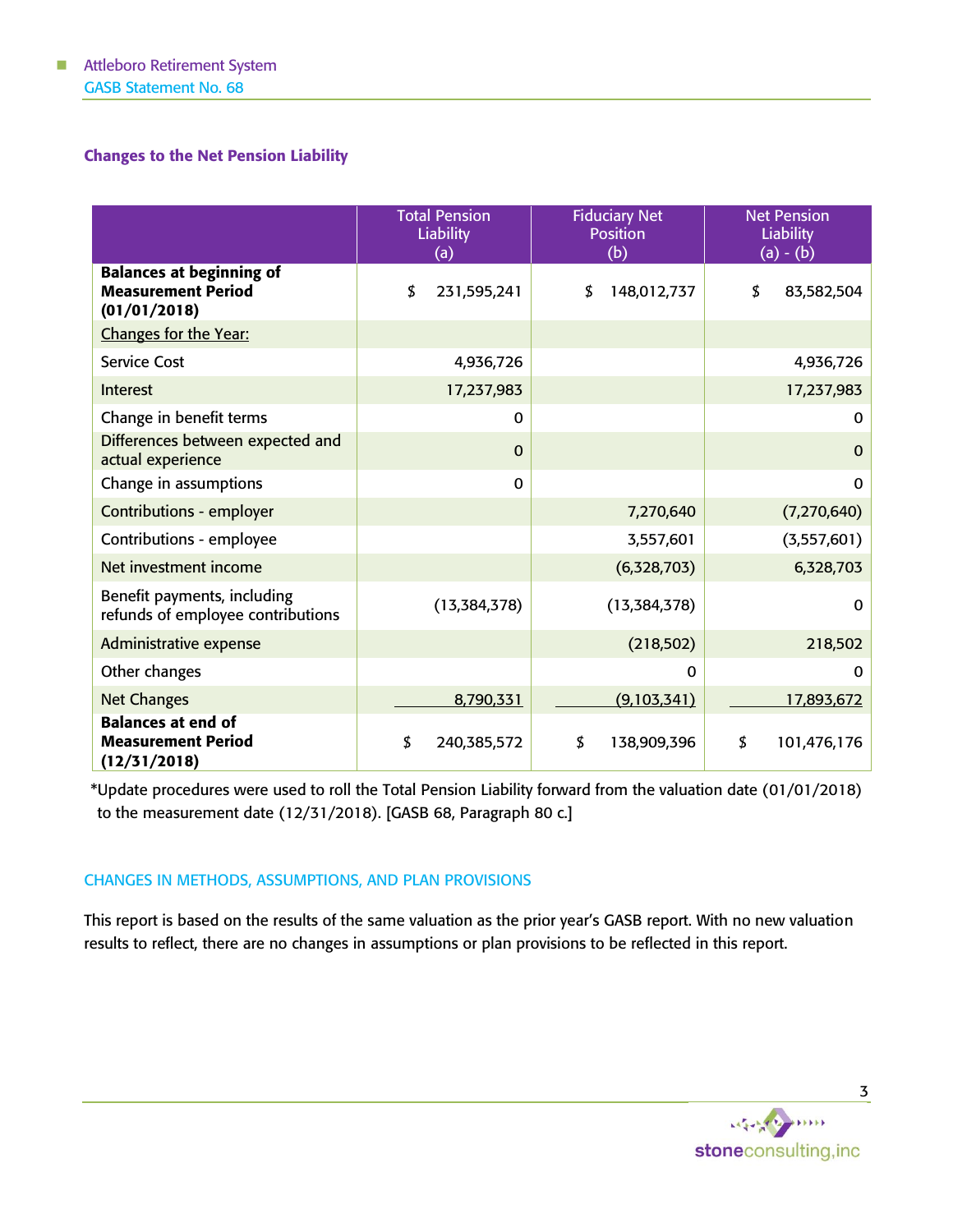# Projection of the Net Pension Liability

## TOTAL PENSION LIABILITY (TPL)

The Total Pension Liability at the beginning of the measurement period (01/01/2018) is equal to the TPL from the end of the previous measurement period. The TPL is rolled forward through each measurement period by:

- Adding the Service Cost,
- Subtracting benefits paid,
- Applying interest (as calculated on page 7), and
- Recognizing any changes from new valuation results.

The Actuarial Accrued Liability (AAL), calculated as of the valuation date, is compared to the projected TPL. The difference between the two figures is measured as of the measurement date, and allocated to the following categories:

- Changes in assumptions
- Changes of plan provisions
- The remainder of the difference is allocated to "Differences between actual and expected experience"

All of these changes are recognized immediately in the TPL. Their treatment in the pension expense is discussed on the following page. Note that the TPL shown includes a 1/1/2018 liability of \$1,743,766 for net 3(8)(c) payments, calculated by assuming that every dollar of 3(8)(c) net benefit generates the same amount of liability as a dollar of the total retirement benefit, and rolled forward along with the rest of the TPL. This method differs from the funding valuation, where net 3(8)(c) payments are funded on a pay-as-you-go basis and no explicit liability is calculated.

#### PLAN FIDUCIARY NET POSITION (FNP) AND NET PENSION LIABILITY (NPL)

GASB Statement No. 68, Paragraph 59 requires that the fair value of assets be used for the Fiduciary Net Position. For the fair value of assets we used the market value of assets adjusted by payables and receivables.

The Net Pension Liability (NPL) is the portion of the TPL not covered by the FNP. This amount is presented as a percentage of covered payroll. The NPL ratio for the Attleboro Retirement System is 282.5% of covered pay. In this report, covered pay is reported as described in GASB Statement No. 82 – pensionable payroll for the measurement period.

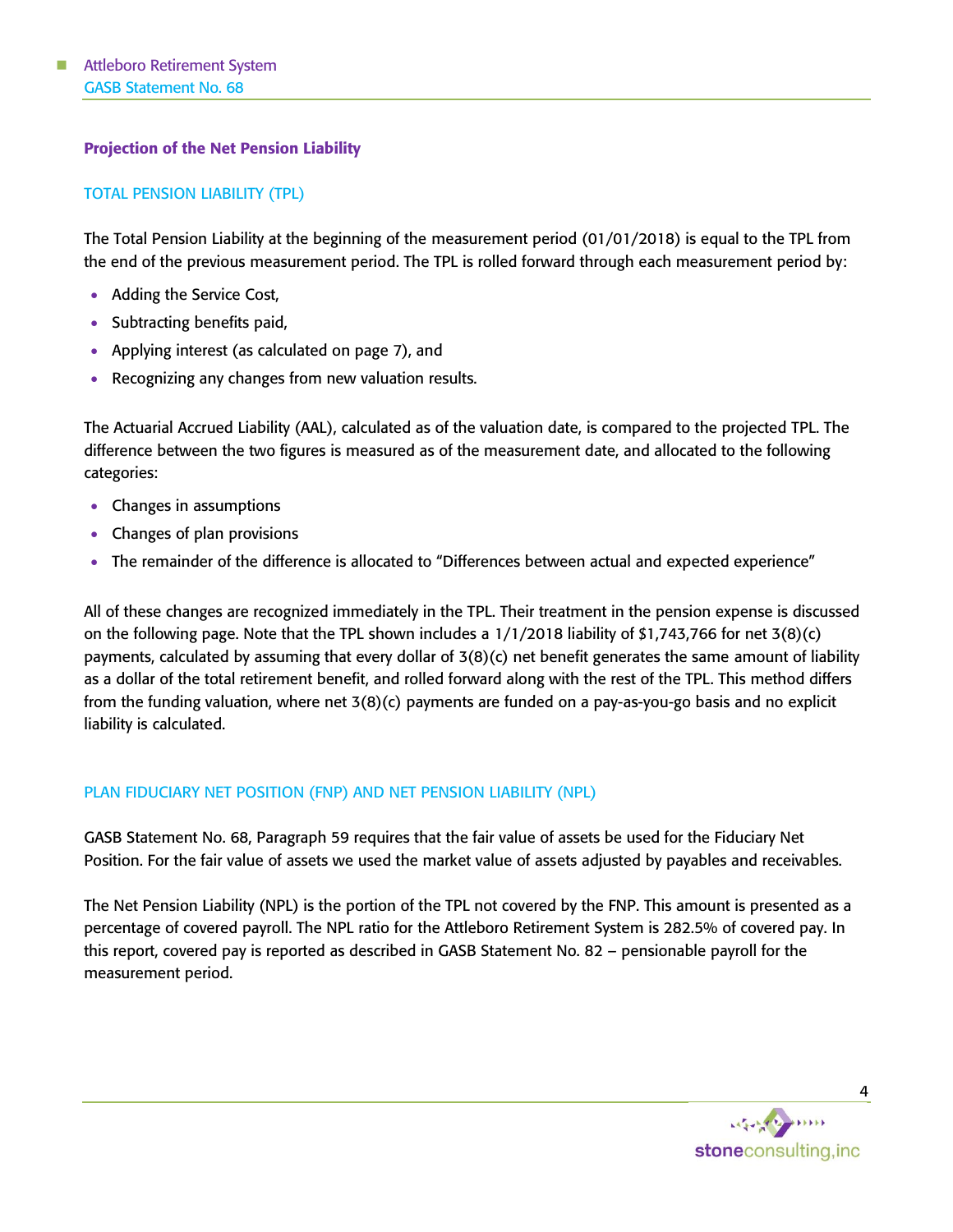#### PENSION EXPENSE AND NET DEFFERALS

For the Pension Expense, gain and losses are recognized over a period of multiple years, with a portion being recognized immediately and the remainder being added to deferred inflows and outflows:

- Asset gains and losses are recognized over a five-year period [GASB 68, Paragraph 71b]
- Experience and Assumption changes are recognized over the average future service of the current members [GASB 68, Paragraph 71a]. The current members include retirees and inactives who have no future service.
- Plan provision changes are recognized immediately

Some inflows/outflows which originated in prior measurement periods will continue to be recognized this period. The total amount to be recognized this period is part of the pension expense; the remainder is included in the deferrals. Both are shown on the following page, and are calculated in greater detail on pages 10-11.

#### RESULTS BY EMPLOYER

Exhibits are provided beginning on page 14 which provide individual results for the various employers that make up the Attleboro Retirement System. Pension expense, as well as any deferred inflows and outflows of resources, and any excess contribution generated by Federal Grants, have been allocated to the various employers in the same manner as the FY2019 appropriation.

Per GASB 68, the change in proportionality from FY2018 to FY2019 if the individual employers' NPL and deferred inflows and outflows need to be allocated to the individual employers. This is calculated on page 17. These amounts are then recognized over the average remaining service, which is 5.8 years. The recognition of proportion changes is developed on page 18.

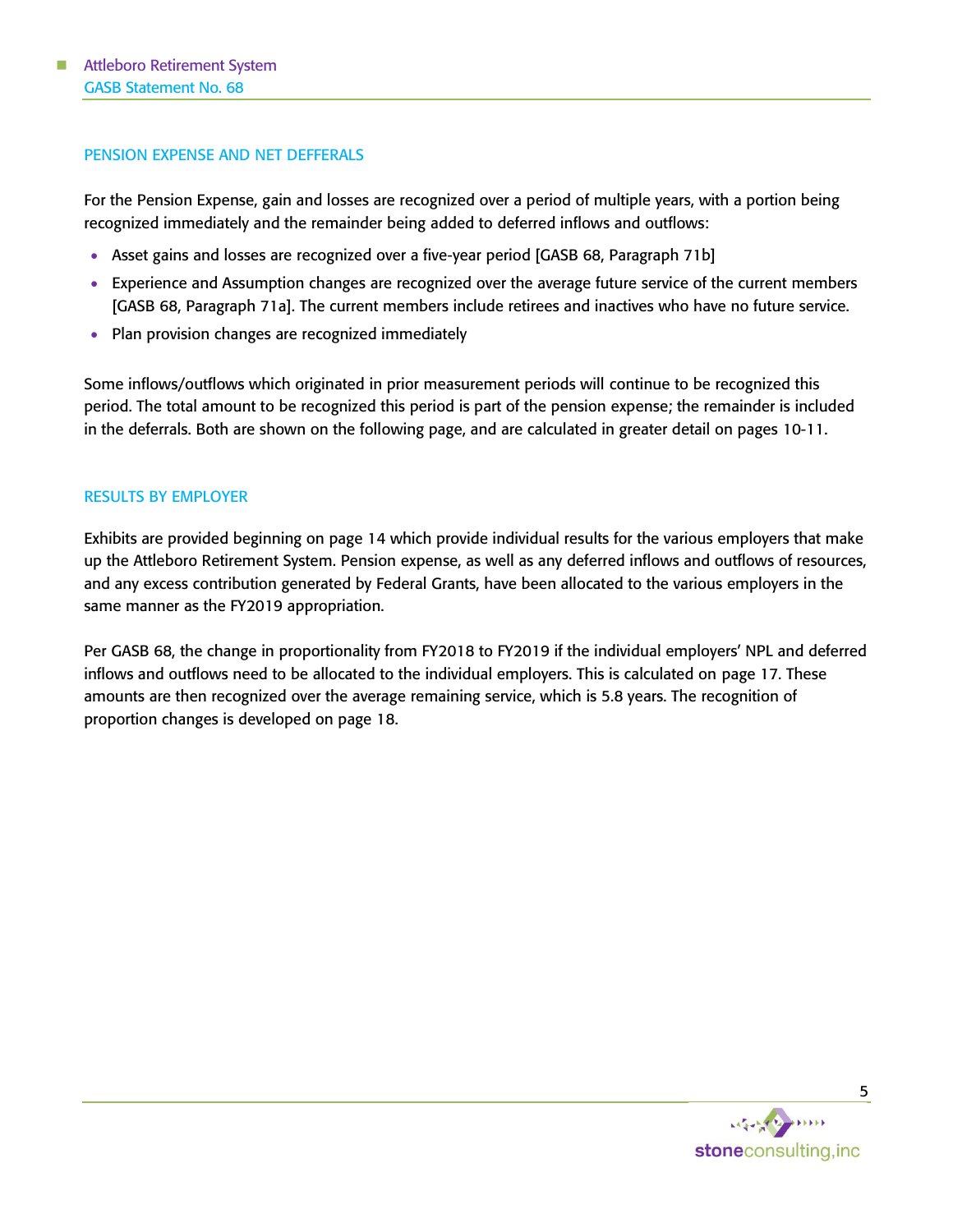# Pension Expense for the Fiscal Year Ended June 30, 2019

| NOTE*        | <b>Description</b>                                                              | <b>Fiscal 2019</b> |
|--------------|---------------------------------------------------------------------------------|--------------------|
| A            | <b>Service Cost</b>                                                             | \$<br>4,936,726    |
| A, B         | Interest on the Total Pension Liability                                         | 17,237,983         |
| $\mathsf{C}$ | Differences between Expected and Actual Experience                              | 1,625,547          |
| D            | <b>Changes of Assumptions</b>                                                   | 3,004,532          |
| D            | <b>Changes to Benefit Provisions</b>                                            | 0                  |
| $\mathsf{A}$ | <b>Employee Contributions</b>                                                   | (3,557,601)        |
| E            | Projected Earnings on Pension Plan Investments                                  | (10,996,906)       |
| $\mathsf{F}$ | Differences between Projected and Actual Earnings on Plan<br><b>Investments</b> | 4,475,508          |
| A            | Pension Plan Administrative Expense                                             | 218,502            |
| $\mathsf{A}$ | Other Changes in Fiduciary Net Position                                         | $\Omega$           |
|              | <b>Total Pension Expense</b>                                                    | \$<br>16,944,291   |

\* Notes shown on following page.

# Deferred Outflows of Resources and Deferred Inflows of Resources Related to Pensions

|                                                                                     |   | <b>Deferred Outflows</b><br><b>Of Resources</b> | <b>Deferred Inflows</b><br><b>Of Resources</b> |          |
|-------------------------------------------------------------------------------------|---|-------------------------------------------------|------------------------------------------------|----------|
| Differences between expected and actual experience                                  |   | 3,466,893                                       |                                                |          |
| <b>Changes of assumptions</b>                                                       |   | 9,640,972                                       |                                                | $\Omega$ |
| Net difference between projected and actual earnings<br>on pension plan investments |   | 10,283,796                                      |                                                |          |
| <b>TOTAL</b>                                                                        | S | 23,391,661                                      |                                                |          |

| Year Ending December 31, * | Recognition |
|----------------------------|-------------|
| 2019                       | \$8,474,538 |
| 2020                       | \$5,813,875 |
| 2021                       | \$3,728,637 |
| 2022                       | \$5,374,610 |
| 2023                       | U           |
| Thereafter                 |             |

\*The years are based on measurement date. For GASB 68, the year ending December 31, 2019 is Fiscal 2020.

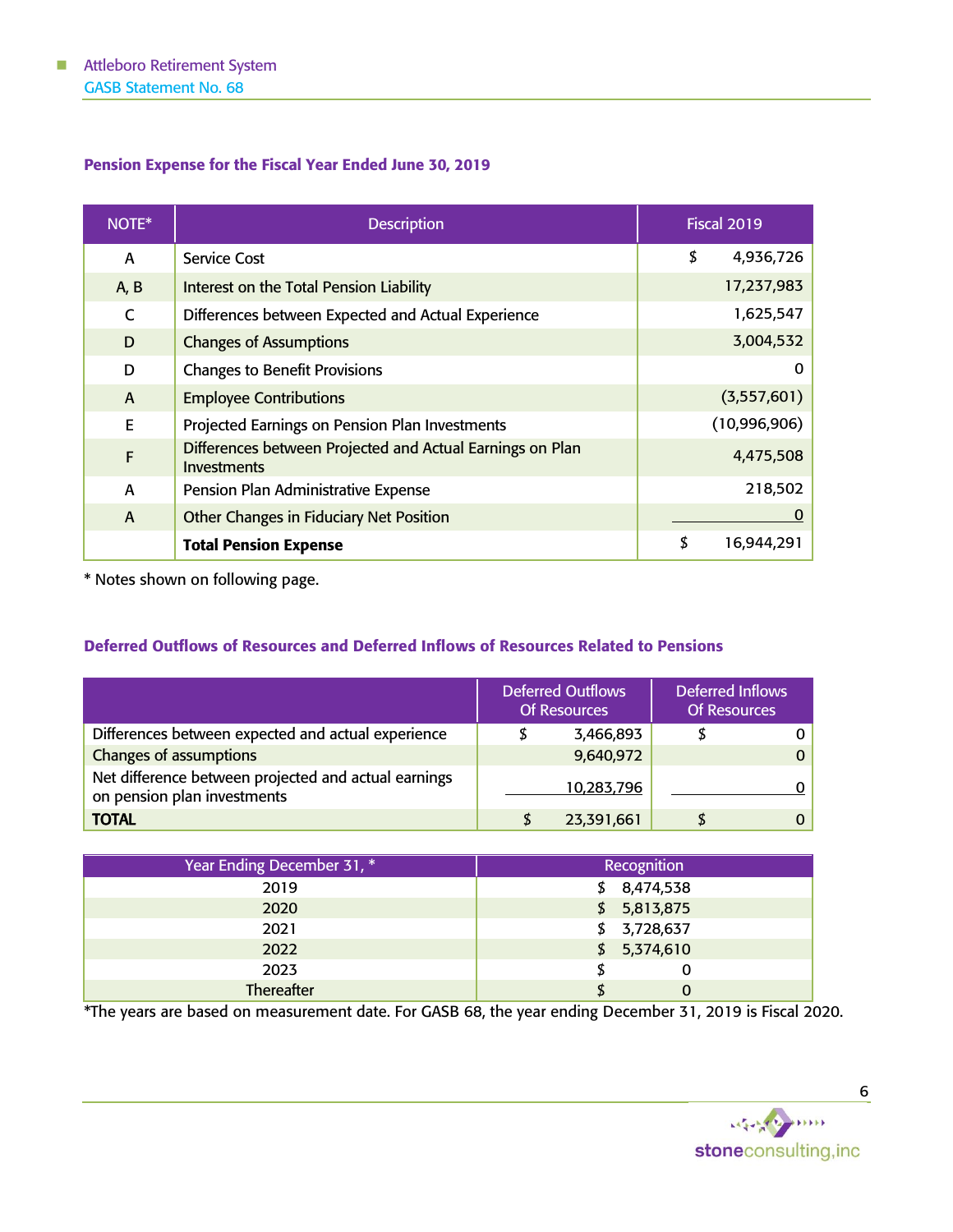# **NOTES**

- A. See the RSI schedule of changes to the net pension liability, on page 3.
- B. Events that impact the total pension liability are assumed to happen evenly throughout the period. In addition, the amount of interest on the total pension liability is calculated using an interest rate equal to the discount rate that was used to determine the service cost. The amount is determined as follows:

| <b>Description</b>        | Amount for<br>Period<br>$\sf(a)$ | Portion of<br>Period<br>(b) | <b>Interest</b><br>Rate<br>(c) | Interest<br>on the TPL<br>(a) $x(b)$ $x(c)$ |
|---------------------------|----------------------------------|-----------------------------|--------------------------------|---------------------------------------------|
| <b>Beginning TPL</b>      | 231,595,241                      | 100%                        | 7.50%                          | 17,369,643                                  |
| Service cost              | 4,936,726                        | 100%                        | 7.50%                          | 370,254                                     |
| Benefit payments          | (13, 384, 378)                   | 50%                         | 7.50%                          | (501, 914)                                  |
| Total interest on the NPL | 17,237,983<br>\$                 |                             |                                |                                             |

- C. Differences between expected and actual experience recognized in the current period in accordance with paragraph 71a of Statement 68. For the detailed calculation of the recognition of this amount, see the schedules on page 10.
- D. Assumption and plan provision changes recognized in pension expense in the current period in accordance with paragraph 71a of Statement 68. For detailed calculation of the recognition of these amounts, see the schedule on page 10.
- E. Changes in the amounts invested are assumed to occur evenly throughout the period. In addition, the amount of projected earnings on pension plan investments is calculated using the assumed rate of return on pension plan investments as of the beginning of the period. The amount is determined as follows:

|                                  | <b>Amount for</b>          | Portion of | Projected      | Projected<br><b>Earnings</b> |  |
|----------------------------------|----------------------------|------------|----------------|------------------------------|--|
| <b>Description</b>               | Period                     | Period     | Rate of Return |                              |  |
|                                  | (a)                        | (b)        | (c)            | $(a)$ x $(b)$ x $(c)$        |  |
| <b>Beginning FNP</b>             | 148,012,737<br>\$          | 100%       | 7.50%          | 11,100,955<br>\$             |  |
| <b>Employer contributions</b>    | 7,270,640                  | 50%        | 7.50%          | 272,649                      |  |
| <b>Employee contributions</b>    | 3,557,601                  | 50%        | 7.50%          | 133,410                      |  |
| <b>Benefit payments</b>          | (13, 384, 378)             | 50%        | 7.50%          | (501, 914)                   |  |
| Administrative expense and other | (218, 502)<br>50%<br>7.50% |            | (8, 194)       |                              |  |
| <b>Total projected earnings</b>  | 10,996,906<br>\$           |            |                |                              |  |
| Actual investment earnings       | (6,328,703)                |            |                |                              |  |
| Difference: (Gain)/Loss          | 17,325,609<br>\$           |            |                |                              |  |

F. Differences between projected and actual earnings recognized in the current period in accordance with paragraph 71b of Statement 68. For detailed calculation of the recognition of this amount, see the schedule on page 10.

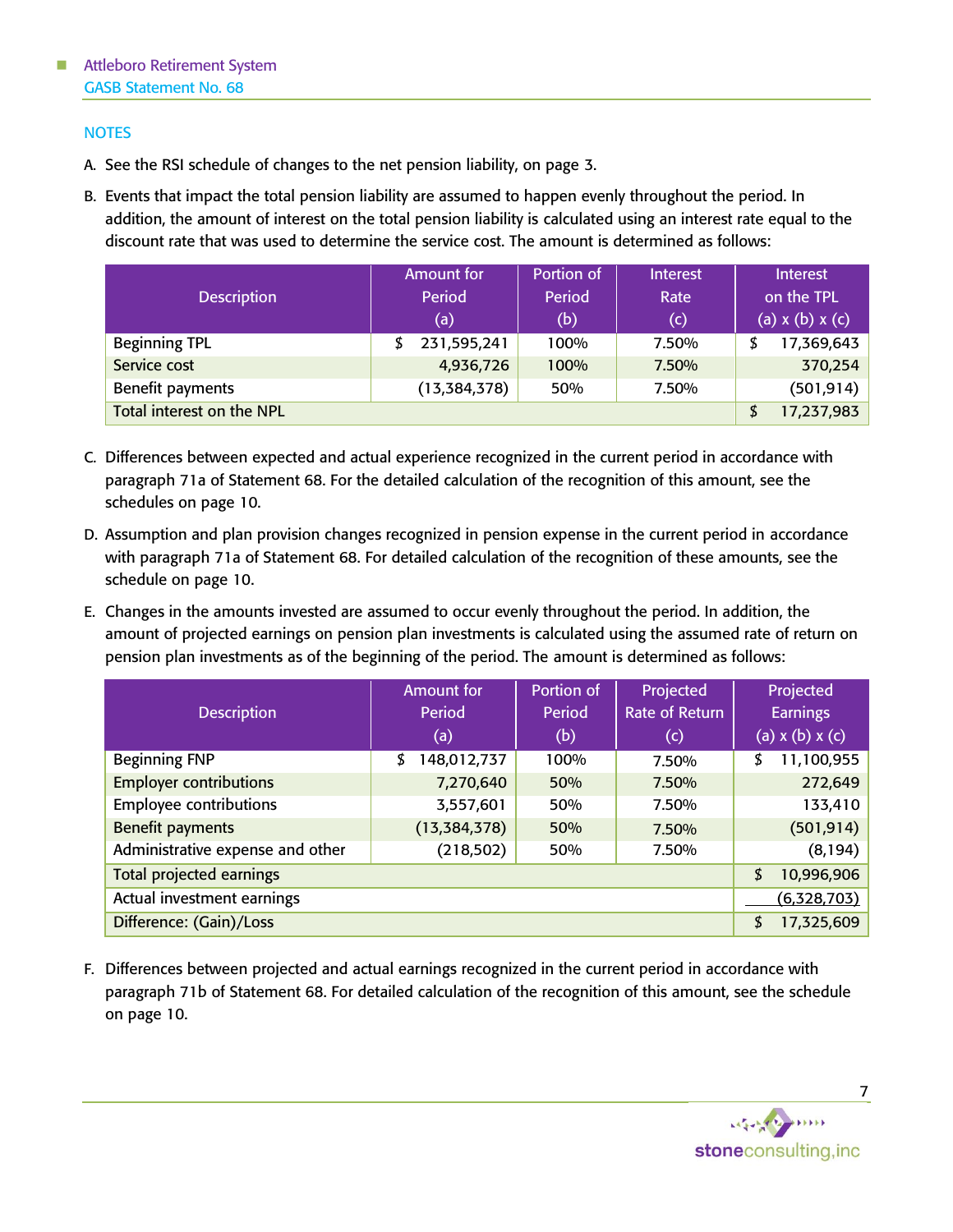## Discount Sensitivity

The following presents the Attleboro Retirement System's Net Pension Liability calculated at the valuation discount rate of 7.50%, as well as at discount rates one percent lower (6.50%) and one percent higher (8.50%).

| <b>Fiscal Year</b> | 1% Decrease |             | <b>Current Discount Rate</b> |             | 1% Increase |            |
|--------------------|-------------|-------------|------------------------------|-------------|-------------|------------|
|                    | $(6.50\%)$  |             | $(7.50\%)$                   |             | $(8.50\%)$  |            |
| 2019               |             | 125,217,218 |                              | 101,476,176 |             | 81,367,245 |

## Long-Term Expected Real Rate of Return

The long-term expected real rate of return reflects the expected rate of return on plan assets minus the expected rate of inflation. Note that the discount rate includes the effect of inflation. The long-term real rate of return removes the effect of inflation on the return amounts. It is a long-term assumption and is meant to reflect a best estimate of future experience, based on the expected asset allocation. This section, along with the moneyweighed rate of return, has been removed as the retirement trust is not expected to issue a financial statement under GASB 67, and GASB 68 does not require this section.

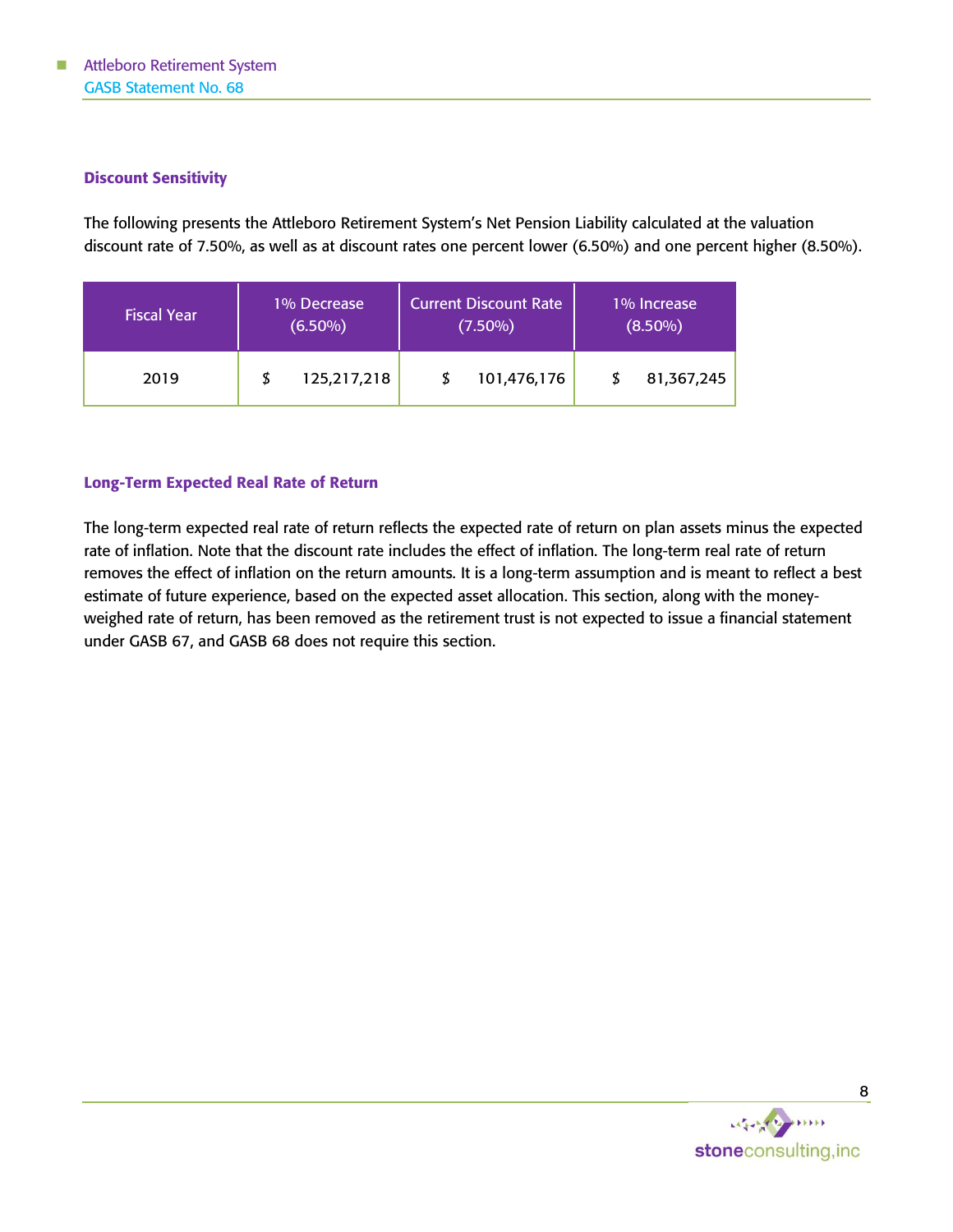## Development of Results

## DISCOUNT RATE

Projections were made using a discount rate assumption of 7.50%, which is consistent with the actuarial funding valuation. One of the objectives of the provisions of GASB 68 is to examine how benefit payments and plan contributions and investment earnings interact on a cash flow basis. GASB requires that these amounts be calculated with Market Value of Assets and using the Entry Age Normal cost method.

Projected contributions for each year are the sum of:

- Projected normal cost,
- Amortization of the unfunded liability,
- Administrative expense, and
- Other benefit costs such as  $3(8)(c)$  payments.

The amortization bases and periods are consistent with those seen in the valuation report. Administrative expenses are increased by 4.50% per year. The Attleboro Retirement System's Fiduciary Net Position was projected to be available to make all future benefit payments of current active and inactive employees. Thus, the long-term expected rate of return on investments was applied for all benefit periods when calculating the Net Pension Liability.

The long-term rate of return which was used to develop the discount rate of 7.50% includes the effect of inflation (not subtracted out as in the real rates of return). It is based on a combination of expected rates of return on the mix of current and expected investments over a long-term period. These expectations are based on current market conditions, historical experience and future expectations. It assumes a rebalancing of assets on an ongoing basis as well as a constant monitoring of asset allocation and manager performance.

#### **EXHIBITS**

The recognition and deferral of various gains and losses are developed on the following two pages. These are followed by historical exhibits displaying changes in the NPL and contribution amounts for past years, and the exhibits which display results by employer.

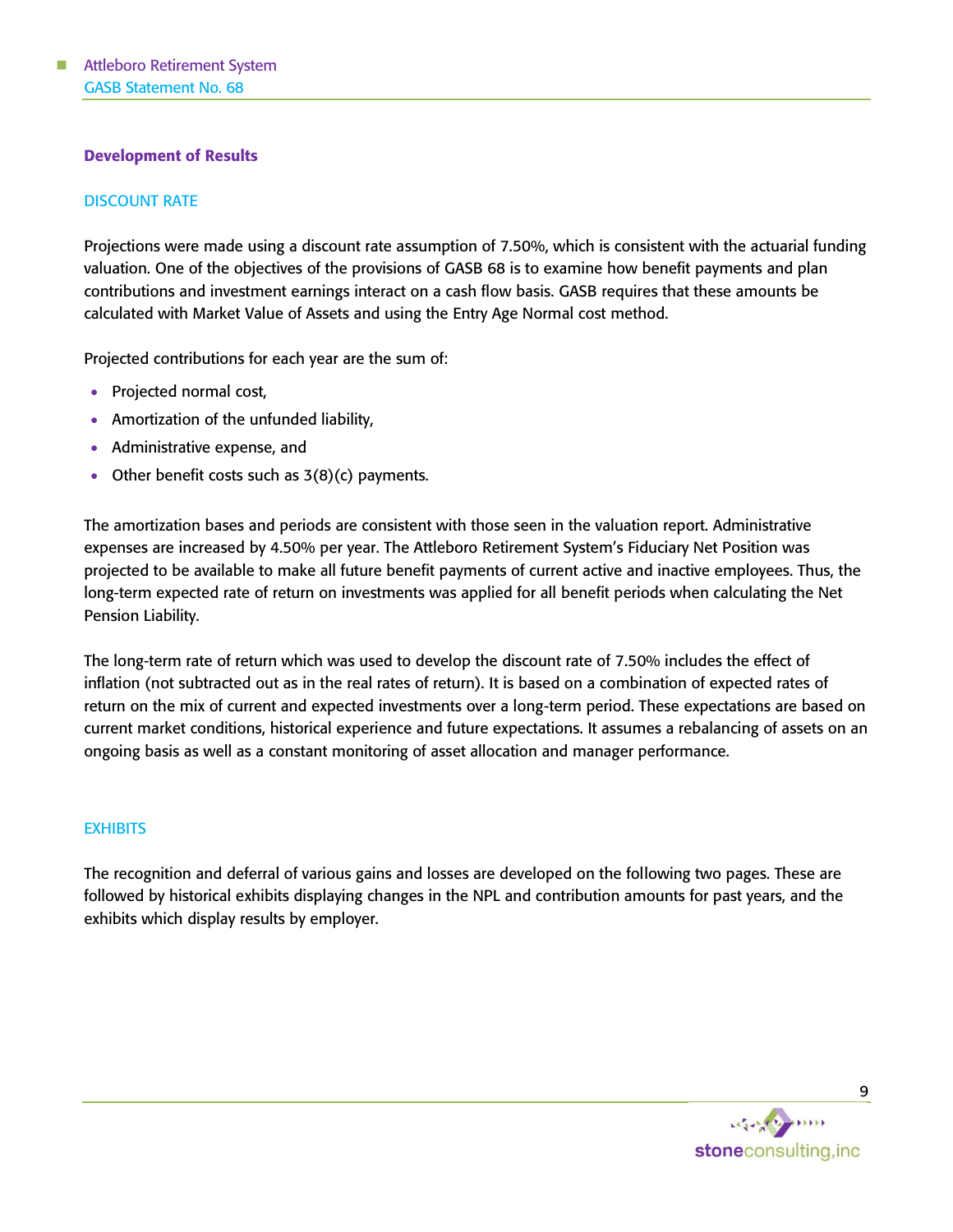|  |  |  |  | Increase / (Decrease) in Pension Expense Arising from the Recognition of the Effects of Differences between Expected and Actual Experience |  |
|--|--|--|--|--------------------------------------------------------------------------------------------------------------------------------------------|--|
|  |  |  |  |                                                                                                                                            |  |

| Year | Differences between actual and<br>expected experience | Recognition<br> period (years) | 2015 |                          | 2016    | 2017                     | 2018              | 2019                | 2020                     | 2021      | 2022                     | 2023                     | 2024 |
|------|-------------------------------------------------------|--------------------------------|------|--------------------------|---------|--------------------------|-------------------|---------------------|--------------------------|-----------|--------------------------|--------------------------|------|
| 2016 | 7,859,539                                             | 5.8                            |      | $\overline{\phantom{0}}$ | 355,093 | 355,093                  | ,355,093          | 1,355,093 \$<br>- S | 1,355,093                | 084,074.ا | $\overline{\phantom{0}}$ |                          |      |
| 2017 | $\sim$                                                | 5.8                            |      | $\overline{\phantom{a}}$ |         | $\overline{\phantom{0}}$ |                   |                     | $\overline{\phantom{a}}$ |           | $\overline{\phantom{0}}$ | $\overline{\phantom{a}}$ |      |
| 2018 | 1,568,634                                             | 5.8                            |      |                          |         |                          | $270,454$ \$<br>ъ | 270,454 \$          | 270,454                  | 270,454   | 270,454                  | $216,363$ \$             |      |
| 2019 |                                                       | 5.8                            |      | $\sim$                   |         |                          | $\sim$            |                     | $\overline{\phantom{0}}$ |           | $\sim$                   |                          |      |
|      | Net increase (decrease) in pension expense            |                                |      |                          | 355,093 | 355,093,،                | 625,547.          | 1,625,547           | 1,625,547                | 354,528,  | 270,454                  | $216,363$ \$             |      |

#### Increase / (Decrease) in Pension Expense Arising from the Recognition of the Effects of Changes of Assumptions

| Year | Change of assumptions                      | Recognition<br>period (years) | 2015                     | 2016    | 2017                     | 2018        | 2019                     | 2020      | 2021      | 2022                     | 2023      | 2024 |
|------|--------------------------------------------|-------------------------------|--------------------------|---------|--------------------------|-------------|--------------------------|-----------|-----------|--------------------------|-----------|------|
| 2016 | 5,151,129                                  | 5.8                           | $\overline{\phantom{0}}$ | 888,126 | 888,126                  | 888,126 \$  | 888,126 \$               | 888,126   | 710,501   |                          |           |      |
| 2017 | $\overline{\phantom{0}}$                   | 5.8                           | $\overline{\phantom{a}}$ |         | $\overline{\phantom{0}}$ |             | $\overline{\phantom{a}}$ |           |           | $\overline{\phantom{a}}$ |           |      |
| 2018 | 12,275,158                                 | 5.8                           | $\overline{\phantom{a}}$ |         |                          | \$2,116,407 | 2,116,407                | 2,116,407 | 2,116,407 | 2,116,407                | 1,693,125 |      |
| 2019 | -                                          | 5.8                           | $\overline{\phantom{a}}$ |         |                          |             | $\overline{\phantom{0}}$ |           |           | $\overline{\phantom{a}}$ |           |      |
|      | Net increase (decrease) in pension expense |                               | $\overline{\phantom{0}}$ | 888,126 | 888,126                  | 3,004,532   | 3,004,532                | 3,004,532 | 2,826,907 | 2,116,407                | 1,693,125 |      |

#### Increase / (Decrease) in Pension Expense Arising from the Recognition of Differences between Expected and Actual Earnings on Pension Plan Investments

| Year | Differences between projected<br>and actual earnings on<br>pension plan investments | Recognition<br>period (years) | 2015                     | 2016                     |      | 2017      |      | 2018      |              | 2019         | 2020                          | 2021         | 2022      | 2023      |
|------|-------------------------------------------------------------------------------------|-------------------------------|--------------------------|--------------------------|------|-----------|------|-----------|--------------|--------------|-------------------------------|--------------|-----------|-----------|
| 2015 | 3,155,246                                                                           | 5                             | 631,049                  | 631,049                  | - 55 | 631,049   | - 5  | 631,049   |              | 631,049      |                               | -            | $\sim$    |           |
| 2016 | 11,060,094                                                                          |                               | $\overline{\phantom{0}}$ | \$2,212,019              |      | 2,212,019 |      | 2,212,019 |              | 2,212,019    | $\frac{1}{2}$ \$ 2,212,019 \$ |              |           |           |
| 2017 | 1,453,318                                                                           |                               | $\overline{\phantom{a}}$ | $\overline{\phantom{a}}$ |      | 290,664   | - \$ | 290,664   |              | $290,664$ \$ | $290,664$ \$                  | $290,664$ \$ |           |           |
| 2018 | (10,616,728)                                                                        |                               | $\overline{\phantom{0}}$ |                          |      |           |      |           |              |              |                               |              |           |           |
| 2019 | 17,325,609                                                                          |                               | $\overline{\phantom{a}}$ | $\overline{\phantom{a}}$ |      |           |      |           | $\mathbf{z}$ | 3,465,122    | \$3,465,122                   | \$3,465,122  | 3,465,122 | 3,465,122 |
|      | Net increase (decrease) in pension expense                                          |                               | 631,049                  | 2,843,068                |      | 3,133,732 |      | 1,010,386 |              | 4,475,508    | 3,844,459                     | 632,440,     | 1,341,776 | 3,465,122 |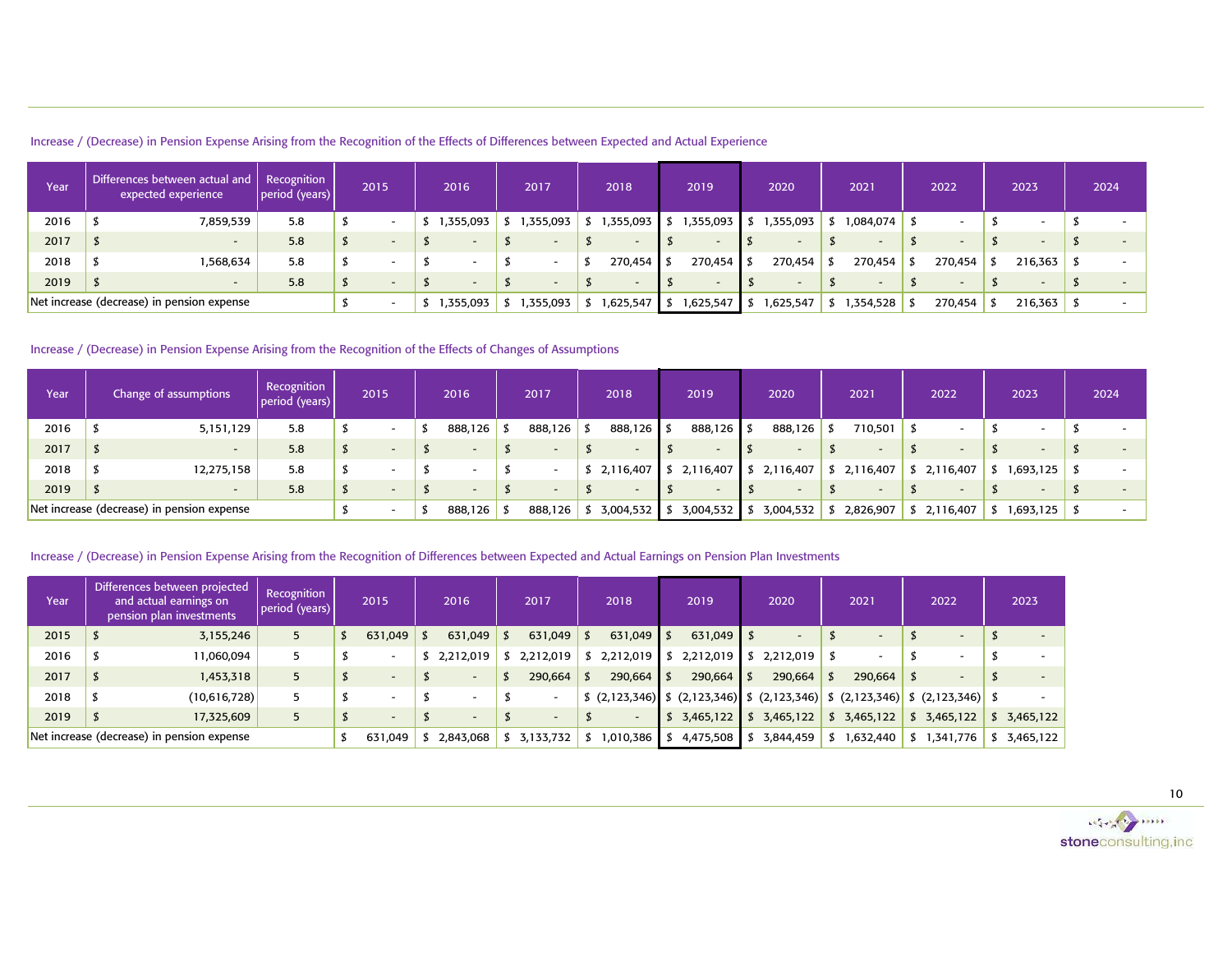| Deferred Outflows and Deferred Inflows of Resources Arising from Differences between Expected and Actual Experience |  |
|---------------------------------------------------------------------------------------------------------------------|--|
|---------------------------------------------------------------------------------------------------------------------|--|

|              |                                      |                                |                                                                       |                                                         | <b>BALANCES AT</b><br><b>JUNE 30, 2019</b>             |
|--------------|--------------------------------------|--------------------------------|-----------------------------------------------------------------------|---------------------------------------------------------|--------------------------------------------------------|
| Year         | <b>Experience Losses</b><br>$\sf(a)$ | <b>Experience Gains</b><br>(b) | Amounts Recognized in Pension<br>Expense through June 30, 2019<br>(c) | <b>Deferred Outflows</b><br>of Resources<br>$(a) - (c)$ | <b>Deferred Inflows</b><br>of Resources<br>$(b) - (c)$ |
| 2016         | \$<br>7,859,539                      | \$<br>$\overline{\phantom{a}}$ | \$<br>5,420,372                                                       | \$<br>2,439,167                                         | \$                                                     |
| 2017         | \$<br>$\overline{\phantom{0}}$       | \$<br>$\overline{\phantom{a}}$ | \$<br>$\overline{\phantom{a}}$                                        | \$<br>$\overline{\phantom{0}}$                          | \$                                                     |
| 2018         | \$<br>1,568,634                      | \$<br>$\overline{\phantom{0}}$ | \$<br>540,908                                                         | \$<br>1,027,726                                         | \$                                                     |
| 2019         | \$                                   | \$<br>$\overline{\phantom{a}}$ | \$<br>$\overline{\phantom{0}}$                                        | -                                                       | \$                                                     |
| <b>TOTAL</b> |                                      |                                |                                                                       | \$<br>3,466,893                                         | \$                                                     |

Deferred Outflows and Deferred Inflows of Resources Arising from Changes of Assumptions

|              |                                                           |                                                          |                                                                       | <b>BALANCES AT</b>                                      | <b>JUNE 30, 2019</b>                            |
|--------------|-----------------------------------------------------------|----------------------------------------------------------|-----------------------------------------------------------------------|---------------------------------------------------------|-------------------------------------------------|
| Year         | Increases in the<br><b>Total Pension Liability</b><br>(a) | Decreases in the<br><b>Total Pension Lability</b><br>(b) | Amounts Recognized in Pension<br>Expense through June 30, 2019<br>(c) | <b>Deferred Outflows</b><br>of Resources<br>$(a) - (c)$ | Deferred Inflows<br>of Resources<br>$(b) - (c)$ |
| 2016         | \$<br>5,151,129                                           | \$<br>$\blacksquare$                                     | \$<br>3,552,503                                                       | \$<br>1,598,626                                         | \$                                              |
| 2017         | \$<br>$\overline{\phantom{0}}$                            | \$<br>$\overline{\phantom{a}}$                           | \$<br>$\overline{\phantom{0}}$                                        | \$<br>$\overline{\phantom{0}}$                          | \$                                              |
| 2018         | \$<br>12,275,158                                          | \$<br>$\overline{\phantom{a}}$                           | \$<br>4,232,813                                                       | \$<br>8,042,345                                         | \$                                              |
| 2019         | \$                                                        | \$<br>$\overline{\phantom{a}}$                           | \$<br>$\overline{\phantom{0}}$                                        | \$<br>$\overline{\phantom{0}}$                          | \$                                              |
| <b>TOTAL</b> |                                                           |                                                          |                                                                       | \$<br>9,640,972                                         | \$                                              |

Deferred Outflows and Deferred Inflows of Resources

Arising from Differences between Expected and Actual Earnings on Pension Plan Investments

|              |                                                          |                                                          |                                                                              | <b>BALANCES AT</b><br><b>JUNE 30, 2019</b>              |                                                        |
|--------------|----------------------------------------------------------|----------------------------------------------------------|------------------------------------------------------------------------------|---------------------------------------------------------|--------------------------------------------------------|
| Year         | <b>Investment Earnings</b><br>Less then Projected<br>(a) | <b>Investment Earnings</b><br>More than Projected<br>(b) | <b>Amounts Recognized in Pension</b><br>Expense through June 30, 2019<br>(c) | <b>Deferred Outflows</b><br>of Resources<br>$(a) - (c)$ | <b>Deferred Inflows</b><br>of Resources<br>$(b) - (c)$ |
| 2015         | \$<br>3,155,246                                          | \$                                                       | \$<br>3,155,246                                                              | \$                                                      | \$                                                     |
| 2016         | \$<br>11,060,094                                         | \$                                                       | \$<br>8,848,075                                                              | \$<br>2,212,019                                         | \$                                                     |
| 2017         | \$<br>1,453,318                                          | \$                                                       | \$<br>871,991                                                                | \$<br>581,327                                           | \$                                                     |
| 2018         | \$                                                       | \$<br>$(10,616,728)$ \$                                  | $(4,246,691)$ \$                                                             |                                                         | \$<br>(6,370,037)                                      |
| 2019         | \$<br>17,325,609                                         | \$                                                       | \$<br>3,465,122                                                              | \$<br>13,860,487                                        | \$                                                     |
| <b>TOTAL</b> |                                                          |                                                          |                                                                              | \$<br>16,653,833                                        | \$<br>(6,370,037)                                      |
|              |                                                          |                                                          | <b>NET TOTAL</b>                                                             | \$<br>10,283,796                                        |                                                        |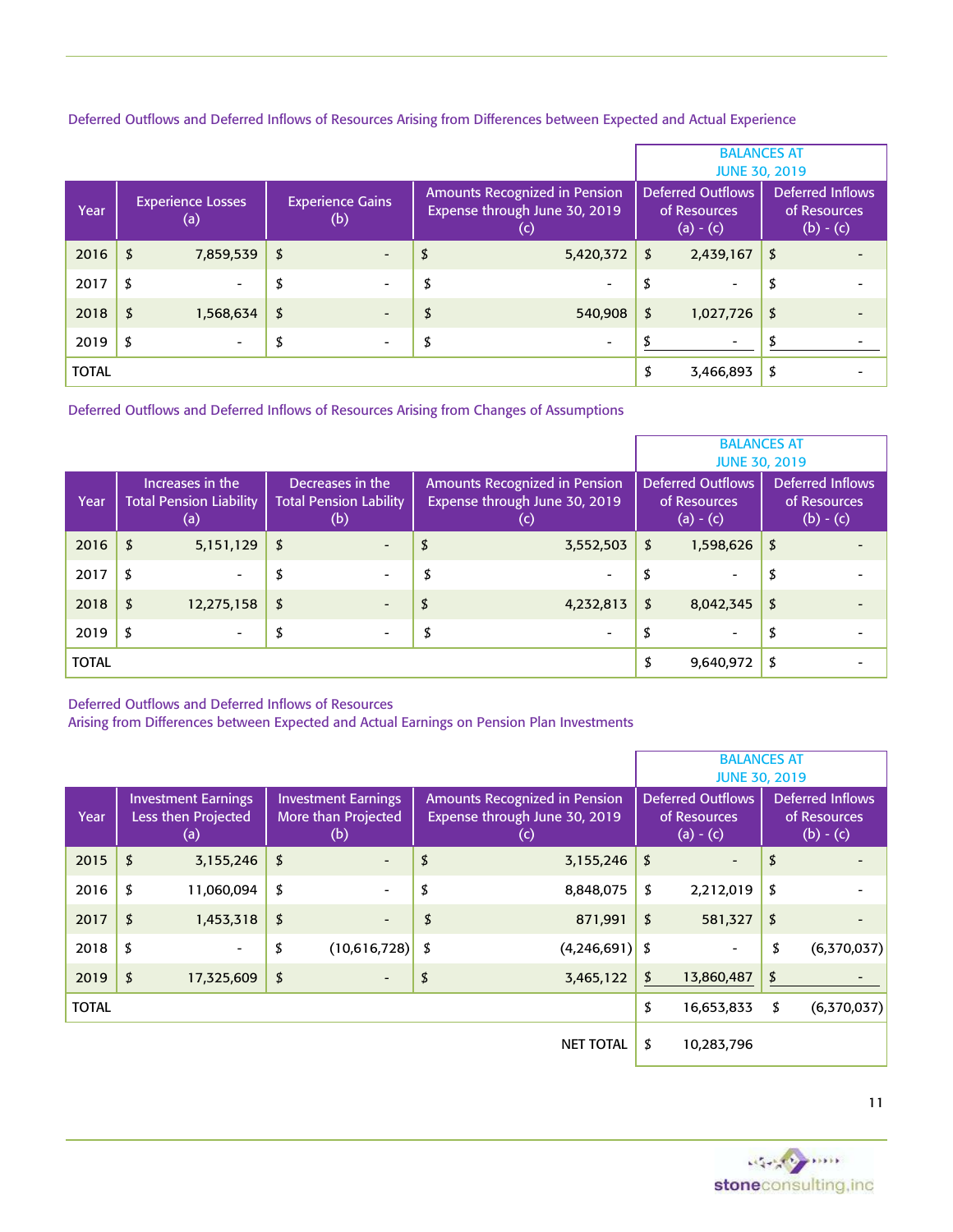#### (Amounts in Thousands)

| <b>Fiscal Year *</b>                                                          | 2019                     | 2018      | 2017                     | 2016      | 2015                     | 2014 | 2013 | 2012                                      | 2011 | 2010 |
|-------------------------------------------------------------------------------|--------------------------|-----------|--------------------------|-----------|--------------------------|------|------|-------------------------------------------|------|------|
| <b>TOTAL PENSION LIABILITY</b>                                                |                          |           |                          |           |                          |      |      |                                           |      |      |
| Service cost                                                                  | 4,937                    | 4,724     | 4,259                    | 4,075     | 3,839                    |      |      |                                           |      |      |
| Interest                                                                      | 17,238                   | 15,537    | 15,649                   | 14,071    | 13,734                   |      |      |                                           |      |      |
| Change of benefit terms                                                       |                          | 1,193     | $\overline{\phantom{a}}$ |           |                          |      |      |                                           |      |      |
| Differences between expected and actual experience                            |                          | 1,569     | $\overline{\phantom{a}}$ | 7,860     |                          |      |      |                                           |      |      |
| Change of assumptions                                                         | $\overline{\phantom{0}}$ | 12,275    | $\overline{\phantom{a}}$ | 5,151     | $\overline{\phantom{a}}$ |      |      |                                           |      |      |
| Benefit payments, including refunds of<br>employee contributions              | (13, 384)                | (12, 277) | (11, 581)                | (11, 034) | (10, 577)                |      |      |                                           |      |      |
| Net change in total pension liability                                         | 8,790                    | 23,021    | 8,327                    | 20,123    | 6,997                    |      |      |                                           |      |      |
|                                                                               |                          |           |                          |           |                          |      |      |                                           |      |      |
| <b>Total pension liability - beginning</b>                                    | 231,595                  | 208,574   | 200,247                  | 180,124   | 173,127                  |      |      |                                           |      |      |
| <b>Total pension liability - ending</b>                                       | 240,386                  | 231,595   | 208,574                  | 200,247   | 180,124                  |      |      |                                           |      |      |
|                                                                               |                          |           |                          |           |                          |      |      |                                           |      |      |
| <b>PLAN FIDUCIARY NET POSITION</b>                                            |                          |           |                          |           |                          |      |      | * Information not available prior to 2015 |      |      |
| Contributions - employer                                                      | 7,271                    | 6,886     | 6,420                    | 6,164     | 5,806                    |      |      |                                           |      |      |
| Contributions - employee                                                      | 3,558                    | 3,325     | 3,240                    | 3,055     | 3,134                    |      |      |                                           |      |      |
| Net Investment Income                                                         | (6, 329)                 | 20,281    | 8,220                    | (1, 136)  | 6,556                    |      |      |                                           |      |      |
| Benefit payments, including refunds of<br>employee contributions              | (13, 384)                | (12, 277) | (11, 581)                | (11, 034) | (10, 577)                |      |      |                                           |      |      |
| Administrative expense                                                        | (219)                    | (200)     | (195)                    | (177)     | (224)                    |      |      |                                           |      |      |
| Other                                                                         |                          |           |                          |           |                          |      |      |                                           |      |      |
| Net change in plan fiduciary net position                                     | (9,103)                  | 18,017    | 6,104                    | (3, 127)  | 4,696                    |      |      |                                           |      |      |
|                                                                               |                          |           |                          |           |                          |      |      |                                           |      |      |
| Plan fiduciary net position - beginning                                       | 148,013                  | 129,996   | 123,892                  | 127,019   | 122,323                  |      |      |                                           |      |      |
| Plan fiduciary net position - end                                             | 138,909                  | 148,013   | 129,996                  | 123,892   | 127,019                  |      |      |                                           |      |      |
|                                                                               |                          |           |                          |           |                          |      |      |                                           |      |      |
| Attleboro net pension liability - ending                                      | 101,476                  | 83,583    | 78,578                   | 76,356    | 53,105                   |      |      |                                           |      |      |
| Plan fiduciary net position as a percentage of the total<br>pension liaiblity | 57.8%                    | 63.9%     | 62.3%                    | 61.9%     | 70.5%                    |      |      |                                           |      |      |
|                                                                               |                          |           |                          |           |                          |      |      |                                           |      |      |
| Covered payroll*                                                              | 35,925                   | 34,259    | 33,502                   | 31,979    | 30,690                   |      |      |                                           |      |      |
| Attleboro's net pension liability as a percentage of<br>covered payroll       | 282.5%                   | 244.0%    | 234.5%                   | 238.8%    | 173.0%                   |      |      |                                           |      |      |

Note: sums may not total due to rounding

\* Covered payroll is a projected amount for Calendar Year 2018 based on employee data as of December 31, 2017

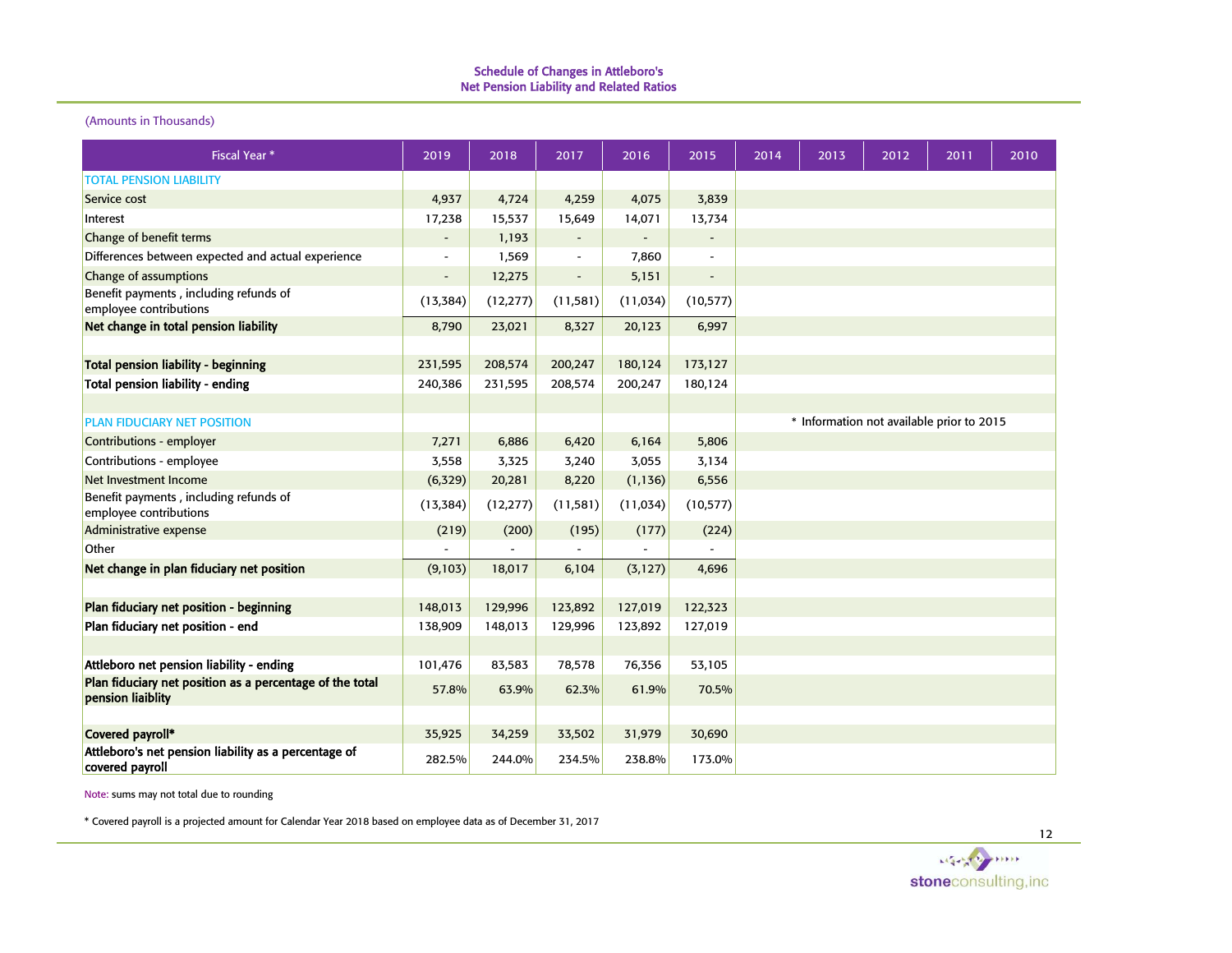# (Amounts in Thousands)

| <b>Fiscal Year</b>                                                      | 2019        | 2018     | 2017     | 2016           | 2015     | 2014 | 2013    | 2012 | 2011                                        | 2010 |
|-------------------------------------------------------------------------|-------------|----------|----------|----------------|----------|------|---------|------|---------------------------------------------|------|
| Actuarially determined contribution                                     | \$<br>7,268 | \$6,881  | \$6,418  | \$6,166        | \$5,798  |      |         |      |                                             |      |
| Contributions in relation to the actuarially<br>determined contribution | (7, 271)    | (6,886)  | (6, 420) | (6, 164)       | (5,806)  |      |         |      |                                             |      |
| Contribution deficiency / (excess)*                                     | (3)         | (5)      | (3)      | $\overline{2}$ | (9)      |      | to 2015 |      | * Information not available for years prior |      |
| Covered payroll**                                                       | \$36,772    | \$35,092 | \$34,272 | \$32,740       | \$31,420 |      |         |      |                                             |      |
| Contributions as a percentage of<br>covered payroll                     | 19.8%       | 19.6%    | 18.7%    | 18.8%          | 18.5%    |      |         |      |                                             |      |

\* Excess is due to Federal Grants

\*\* Covered payroll is a projected figure for Fiscal Year 2019 based on employee data as of December 31, 2017

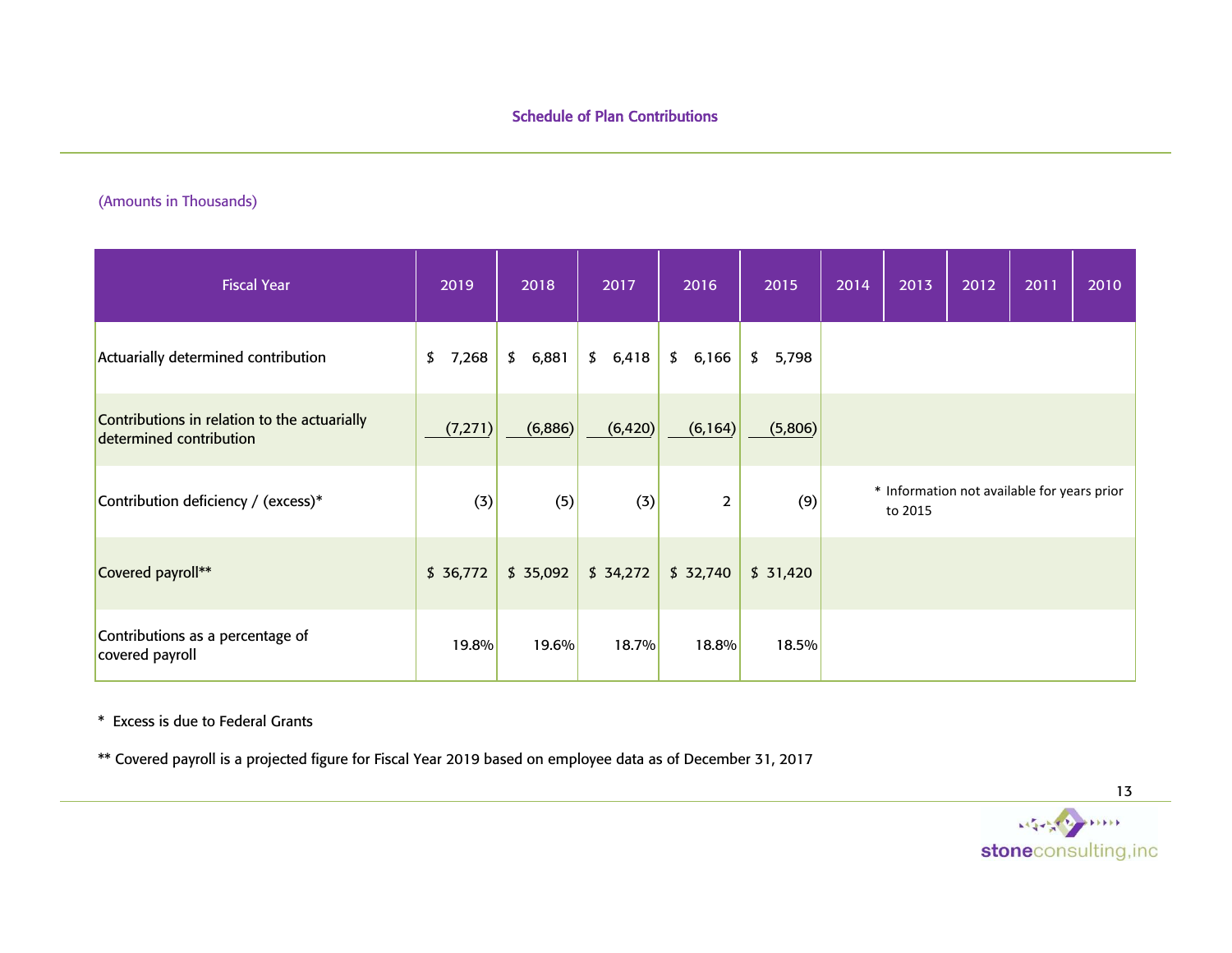|                                    |                     |                                 |                                                                      | Proportionate share of NPL<br><b>Discount Sensitivity</b> |                           |
|------------------------------------|---------------------|---------------------------------|----------------------------------------------------------------------|-----------------------------------------------------------|---------------------------|
| Employer                           | Covered<br>Payroll* | Proportionate<br>Share of NPL** | Proportionate share<br>of NPL as a percentage of<br>covered payroll* | 1% Increase<br>$(8.50\%)$                                 | 1% Decrease<br>$(6.50\%)$ |
| City of Attleboro                  | 35,071,751          | 100,024,240                     | 285.2%                                                               | 80,212,920                                                | 123,413,914               |
| <b>Attleboro Housing Authority</b> | \$<br>$852,853$ \$  | 1,412,695                       | 165.6%                                                               | \$<br>1,123,126                                           | 1,754,566                 |
| Attleboro Redevelopment Authority  | ۰.                  | 39,242                          | N/A                                                                  | 31,198                                                    | 48,738                    |
| TOTAL                              | 35,924,604          | 101,476,176                     | 282.5%                                                               | 81,367,245                                                | 125,217,218               |

| <b>Employer</b>                    | <b>Actuarially</b><br>determined<br>contribution<br><b>FY2019</b> | <b>Contributions</b><br>made for<br>FY 2019 | Contribution<br>deficiency<br>(excess) | Contributions as<br>a percentage of<br>covered payroll*** |
|------------------------------------|-------------------------------------------------------------------|---------------------------------------------|----------------------------------------|-----------------------------------------------------------|
| City of Attleboro                  | 7,160,686                                                         | $(7,163,379)$ \$                            | (2,693)                                | 20.0%                                                     |
| <b>Attleboro Housing Authority</b> | 104,368                                                           | $(104, 408)$ \$                             | (39)                                   | 12.0%                                                     |
| Attleboro Redevelopment Authority  | 2,853                                                             | $(2,854)$ \$                                | $^{\prime}$ 1)                         | N/A                                                       |
| TOTAL                              | 7,267,907                                                         | $(7,270,640)$ \$                            | (2, 733)                               | 19.8%                                                     |

| Employer                           | Proportion |   | <b>Proportionate Share of</b><br><b>Pension Expense</b> | Proportion changes and<br>differences between<br>employer contributions<br>and proportionate share<br>recognized as expense | <b>Total</b><br><b>Pension</b><br>Expense |
|------------------------------------|------------|---|---------------------------------------------------------|-----------------------------------------------------------------------------------------------------------------------------|-------------------------------------------|
| City of Attleboro                  | 98.52%     | D | 16,701,849                                              | $(6,160)$ \$                                                                                                                | 16,695,689                                |
| <b>Attleboro Housing Authority</b> | 1.44%      | D | 235,889                                                 | 13,982                                                                                                                      | \$<br>249,871                             |
| Attleboro Redevelopment Authority  | $0.04\%$   | D | 6,552                                                   | $(7,821)$ \$                                                                                                                | (1, 269)                                  |
| TOTAL                              | 100.00%    |   | 16,944,291                                              |                                                                                                                             |                                           |

\* Covered Payroll is the projected amount for the 2018 calendar year based on employee data as of December 31, 2017

\*\* ERI liability used in proportionate share of NPL is \$3,372,368 for City of Attleboro

\*\*\* Here the Covered Payroll figure is projected for Fiscal Year 2019, based on employee data as of December 31, 2017

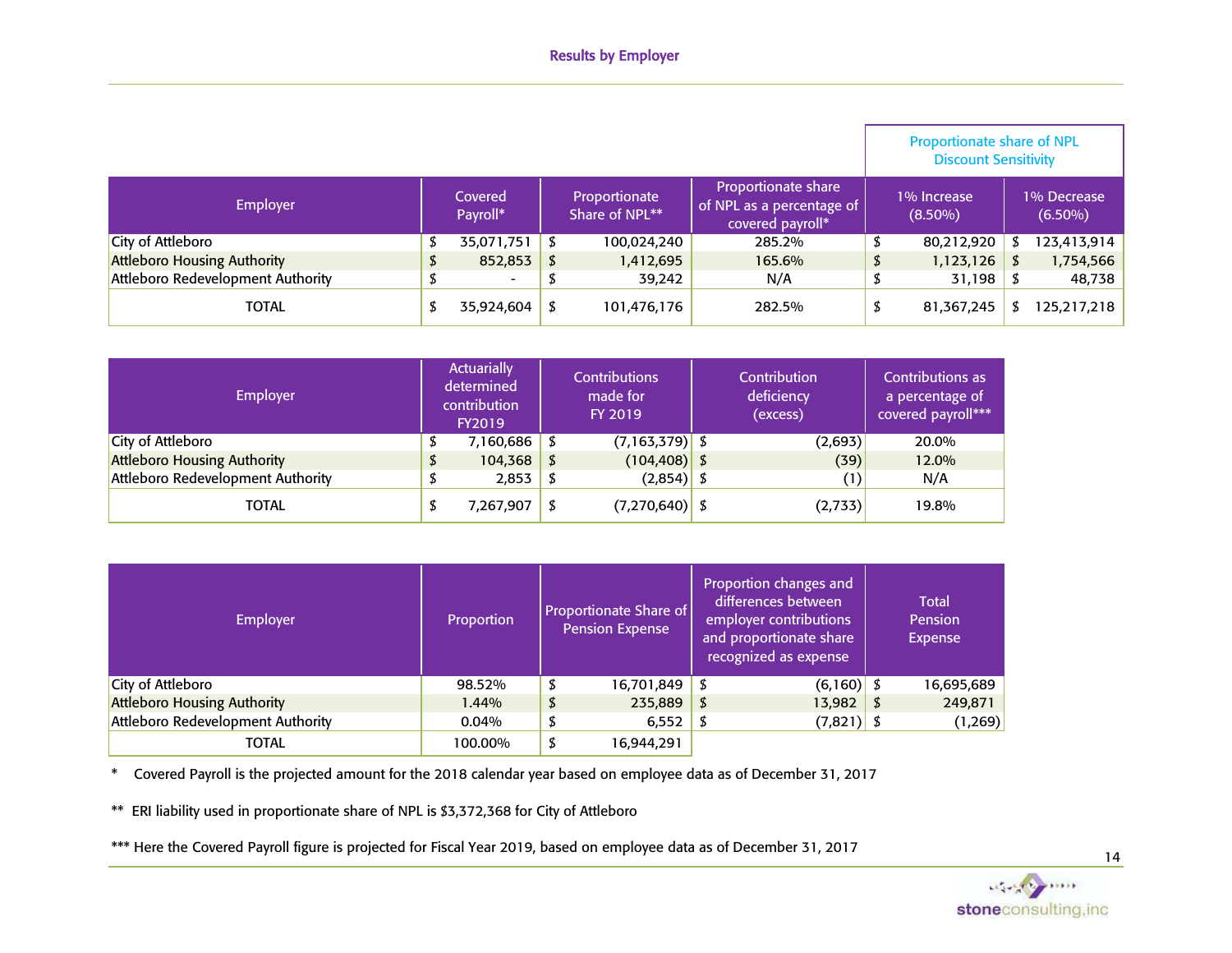#### Deferred Outflows of Resources by Employer\*

| <b>Employer</b>                    | <b>Differences</b><br>between<br>expected and<br>actual experience<br>3,417,288<br>48,264 |           |  | Changes of<br>assumptions | Net difference<br>between projected<br>and actual earnings<br>on pension plan<br>investments | Changes in proportion<br>and differences between<br>employer contributions<br>and proportionate share<br>of contributions | <b>Employer</b><br>contributions<br>subsequent to the<br>measurement date | <b>Total Deferred</b><br>Outflows of<br><b>Resources</b> |
|------------------------------------|-------------------------------------------------------------------------------------------|-----------|--|---------------------------|----------------------------------------------------------------------------------------------|---------------------------------------------------------------------------------------------------------------------------|---------------------------------------------------------------------------|----------------------------------------------------------|
| City of Attleboro                  |                                                                                           |           |  | 9,503,027                 | 10,136,654                                                                                   | $14,130$ \$                                                                                                               | $\overline{\phantom{0}}$                                                  | 23,071,099                                               |
| <b>Attleboro Housing Authority</b> |                                                                                           |           |  | $134,216$ \$              | 143,165                                                                                      | 34,553                                                                                                                    | $\overline{\phantom{0}}$                                                  | 360,198                                                  |
| Attleboro Redevelopment Authority  |                                                                                           | .341      |  | 3,728                     | 3,977                                                                                        | 663                                                                                                                       | $\overline{\phantom{0}}$                                                  | 9,709                                                    |
| <b>TOTAL</b>                       |                                                                                           | 3,466,893 |  | 9,640,972                 | 10,283,796                                                                                   | $49,346$ \$                                                                                                               | $\overline{\phantom{0}}$                                                  | \$23,441,007                                             |

#### Deferred Inflows of Resources by Employer\*

| <b>Employer</b>                    | <b>Differences</b><br><b>between</b><br>expected and<br>actual experience<br>$\overline{\phantom{0}}$<br>$\overline{\phantom{a}}$ |                          |  | Changes of<br>assumptions | Net difference<br>between projected<br>and actual earnings<br>on pension plan<br>investments | Changes in proportion<br>and differences between<br>employer contributions<br>and proportionate share<br>of contributions | Employer<br><b>contributions</b><br>subsequent to the<br>measurement date |               | <b>Total Deferred</b><br>Inflows of<br><b>Resources</b> |
|------------------------------------|-----------------------------------------------------------------------------------------------------------------------------------|--------------------------|--|---------------------------|----------------------------------------------------------------------------------------------|---------------------------------------------------------------------------------------------------------------------------|---------------------------------------------------------------------------|---------------|---------------------------------------------------------|
| City of Attleboro                  |                                                                                                                                   |                          |  | $\overline{\phantom{0}}$  | $\sim$                                                                                       | 26,931                                                                                                                    | N/A                                                                       |               | 26,931                                                  |
| <b>Attleboro Housing Authority</b> |                                                                                                                                   |                          |  | $\overline{\phantom{0}}$  | $\overline{a}$                                                                               | $\overline{\phantom{0}}$                                                                                                  | N/A                                                                       | $\mathcal{P}$ | $\overline{\phantom{a}}$                                |
| Attleboro Redevelopment Authority  |                                                                                                                                   | $\overline{\phantom{0}}$ |  |                           | $\overline{\phantom{0}}$                                                                     | 22,415                                                                                                                    | N/A                                                                       |               | 22,415                                                  |
| TOTAL                              |                                                                                                                                   | $\overline{\phantom{0}}$ |  |                           |                                                                                              | 49,346                                                                                                                    | N/A                                                                       |               | 49,346                                                  |

#### Recognition of Deferred Outflows and Deferred Inflows

|                                    |              |              |              |                |              |           |              | AMOUNT TO BE RECOGNIZED FOR THE YEAR ENDING DECEMBER 31, |   |                |                   |
|------------------------------------|--------------|--------------|--------------|----------------|--------------|-----------|--------------|----------------------------------------------------------|---|----------------|-------------------|
| Employer                           | 2020<br>2019 |              |              |                |              | 2021      |              | 2022                                                     |   | 2023           | <b>Thereafter</b> |
| City of Attleboro                  |              | 8,347,123    |              | $5,725,499$ \$ |              | 3,674,568 |              | 5,298,626                                                |   | $(1,646)$ \$   |                   |
| <b>Attleboro Housing Authority</b> | \$           | 131,959      | \$           | $93,142$ \$    |              | 56,442    | S            | 77,047                                                   | S | $1,608$ \$     |                   |
| Attleboro Redevelopment Authority  |              | $(4,544)$ \$ | $(4,766)$ \$ |                | $(2,372)$ \$ |           | $(1,063)$ \$ |                                                          |   | 38             |                   |
| <b>TOTAL</b>                       |              | 8,474,538    |              | $5,813,875$ \$ |              | 3,728,637 |              | $5,374,610$ \$                                           |   | 0 <sup>1</sup> |                   |

\* Deferred Outflows and Inflows due to experience, assumptions, and investment earnings are allocated according to each employer's proportion of the NPL

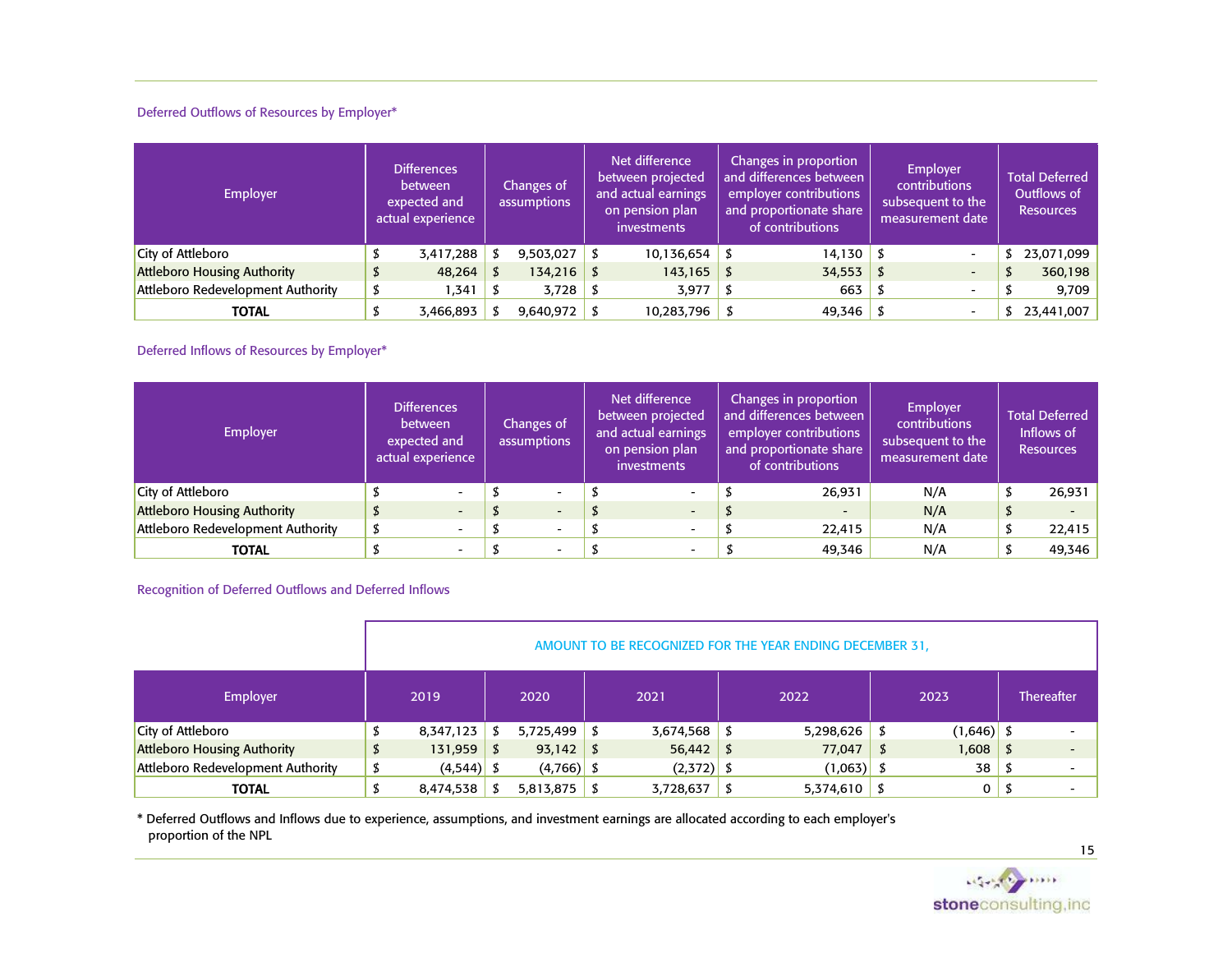|                                    |   |                                                                      |                  | <b>Proportion Change</b>                                                  |                                 |                   |             |                                                                               |            | <b>FY2019 Contribution</b> |                          |
|------------------------------------|---|----------------------------------------------------------------------|------------------|---------------------------------------------------------------------------|---------------------------------|-------------------|-------------|-------------------------------------------------------------------------------|------------|----------------------------|--------------------------|
| <b>Employer</b>                    |   | <b>Prior Proportionate</b><br>Share of Prior NPL net<br>of Deferrals |                  | <b>Share of Prior NPL</b><br>based on Current<br><b>Proportion of NPL</b> |                                 | Difference<br>(A) |             | <b>Proportionate Share of</b><br>Contribution based on<br><b>Share of NPL</b> |            | <b>Amount Paid</b>         | <b>Difference</b><br>(B) |
| City of Attleboro                  | J | 67,440,737                                                           | 67,432,032<br>\$ |                                                                           |                                 | $(8,705)$ \$      |             | 7,166,611                                                                     | \$         | $7,163,379$ \$             | (3, 232)                 |
| <b>Attleboro Housing Authority</b> | D | 943,908                                                              | \$               | $952,378$ \$                                                              |                                 | 8,470             | - S         | 101,218                                                                       | \$         | $104,408$ \$               | 3,190                    |
| Attleboro Redevelopment Authority  |   | 26,220                                                               |                  | 26,455                                                                    | \$                              | 235               | 2,812<br>\$ |                                                                               | $2,854$ \$ |                            | 42                       |
| <b>TOTAL</b>                       |   | 68,410,865                                                           | 68,410,865<br>\$ |                                                                           | - S<br>$\overline{\phantom{a}}$ |                   | 7,270,640   |                                                                               |            | $7,270,640$ \$             |                          |

| Employer                           | <b>Total Proportion</b><br>Change<br>$(A) + (B)$ |      | Recognized as<br>Pension Expense* | Deferred for later<br>recognition |
|------------------------------------|--------------------------------------------------|------|-----------------------------------|-----------------------------------|
| City of Attleboro                  | \$<br>$(11, 937)$ \$                             |      | $(2,058)$ \$                      | (9, 879)                          |
| <b>Attleboro Housing Authority</b> | \$<br>11,659                                     | \$   | 2,010                             | \$<br>9,649                       |
| Attleboro Redevelopment Authority  | \$<br>277                                        | - \$ | 48                                | \$<br>230                         |
| TOTAL                              | \$                                               |      |                                   | \$                                |

\* Based on an average remaining service life of 5.8 years.

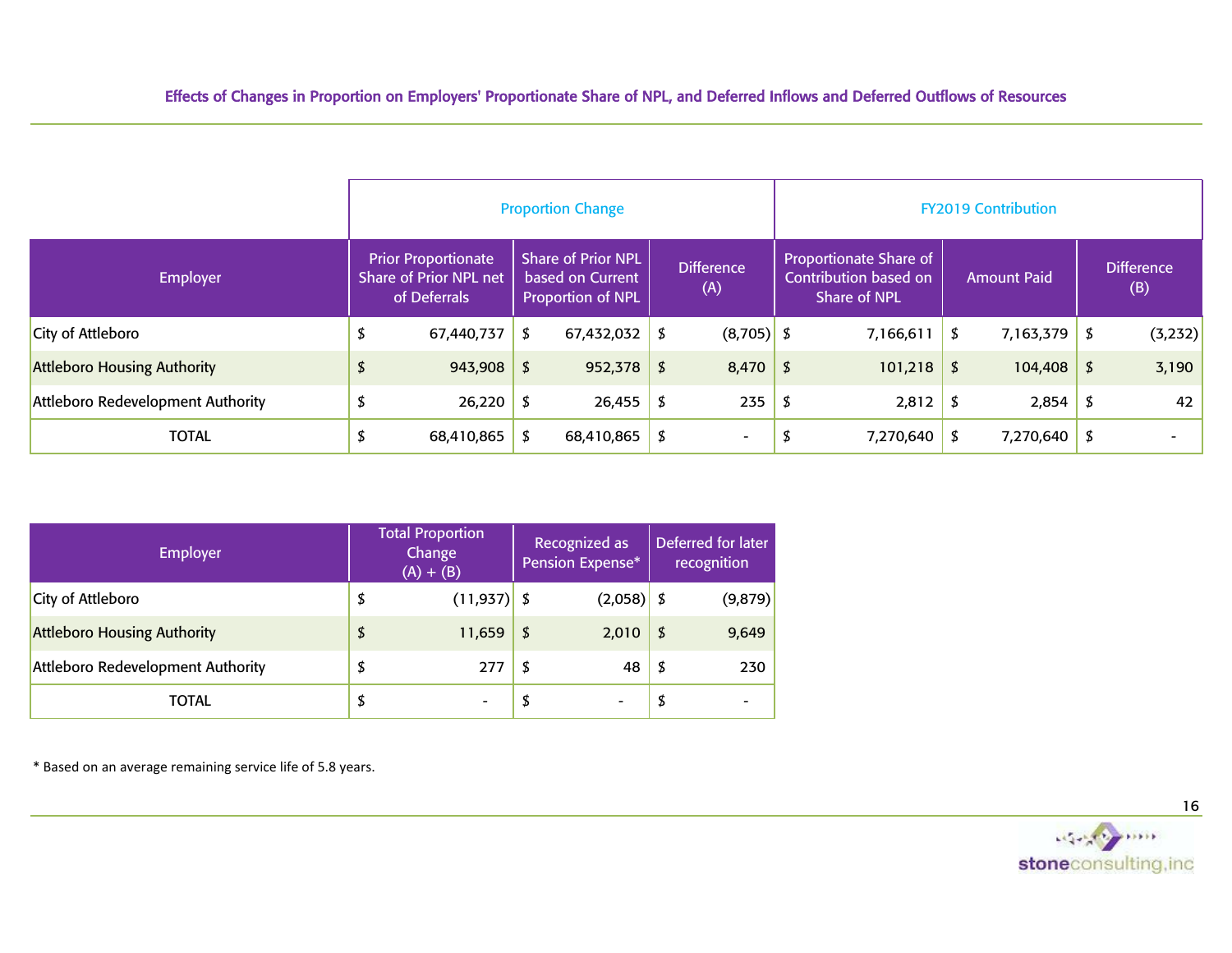# Proportion Changes by Employer / Year

| Employer                                 | 2019        | 2018             | 2017            | 2016        | 2015 | 2014 | 2013 |
|------------------------------------------|-------------|------------------|-----------------|-------------|------|------|------|
| <b>City of Attleboro</b>                 | (11.936.80) | 21,567.15        | (17,253.86)  \$ | (28.105.44) | N/A  | N/A  | N/A  |
| <b>Attleboro Housing Authority</b>       | 1.659.36    | .551.59          | 16.355.92       | 51.526.64   | N/A  | N/A  | N/A  |
| <b>Attleboro Redevelopment Authority</b> | 277.43      | $(23.118.74)$ \$ | 897.94          | (23.421.20) | N/A  | N/A  | N/A  |

Average Remaining Service Life by Year

| 2019 | 5.8 |
|------|-----|
| 2018 | 5.8 |
| 2017 | 5.8 |
| 2016 | 5.8 |

#### Recognition Percentages by Year

|                                   |       |       |       | Percentage Recognized by Year* |         |         |                   |
|-----------------------------------|-------|-------|-------|--------------------------------|---------|---------|-------------------|
| Year of Gain/Loss                 | 2019' | 2020  | 2021  | 2022                           | 2023    | 2024    | <b>Thereafter</b> |
| 2019                              | 17.2% | 17.2% | 17.2% | 17.2%                          | $7.2\%$ | 13.8%   | $0.0\%$           |
| 2018                              | 17.2% | 17.2% | 17.2% | 17.2%                          | 13.8%   | $0.0\%$ | $0.0\%$           |
| 2017                              | 17.2% | 17.2% | 17.2% | 13.8%                          | 0.0%    | $0.0\%$ | $0.0\%$           |
| 2016<br>.<br>$\sim$ $\sim$ $\sim$ | 17.2% | 17.2% | 13.8% | $0.0\%$                        | $0.0\%$ | $0.0\%$ | $0.0\%$           |

\* Percentages shown are rounded for display purposes.

#### Recognition Amounts by Year

#### **Outflows**

|                                    | 2019      | 2020      | 2021      | 2022     | 2023     | 2024    | <b>Thereafter</b> |
|------------------------------------|-----------|-----------|-----------|----------|----------|---------|-------------------|
| City of Attleboro                  | 3,718.47  | 3,718.47  | 3,718.47  | .718.47  | 2,974.78 | -       |                   |
| <b>Attleboro Housing Authority</b> | 13.981.64 | 13.981.64 | 12.204.86 | 4,533,74 | 2,224.25 | .608.19 |                   |
| Attleboro Redevelopment Authority  | 202.65    | 202.65    | 202.65    | 171.69   | 47.83    | 38.27   |                   |

#### Inflows

|                                    | 2019     | 2020     | י במר<br>ZUZ. | 2022     | 2023     | 2024    | hereatter |
|------------------------------------|----------|----------|---------------|----------|----------|---------|-----------|
| City of Attleboro                  | 9,878.64 | 9,878.64 | 8,909.48      | 4,437.91 | 2.058.07 | .646.45 |           |
| <b>Attleboro Housing Authority</b> |          |          |               |          |          |         |           |
| Attleboro Redevelopment Authority  | د8,024.1 | 8,024.13 | 7,216.50      | 3.985.99 | 3.188.79 |         |           |

#### **TOTALS**

|                                    | 2019        | 2020            | 2021            | 2022       | 2023       | 2024    | \Thereafter |
|------------------------------------|-------------|-----------------|-----------------|------------|------------|---------|-------------|
| City of Attleboro                  | (6,160.16)  | $(6,160.16)$ \$ |                 | (719.44)   | 916.71     |         |             |
| <b>Attleboro Housing Authority</b> | 13.981.64 l | 13.981.64       | 12.204.86       | 4,533,74   | 2.224.25   | .608.19 |             |
| Attleboro Redevelopment Authority  | (7.821.48)  | $(7.821.48)$ \$ | $(7,013.85)$ \$ | (3,814.30) | (3.140.96) | 38.27   |             |